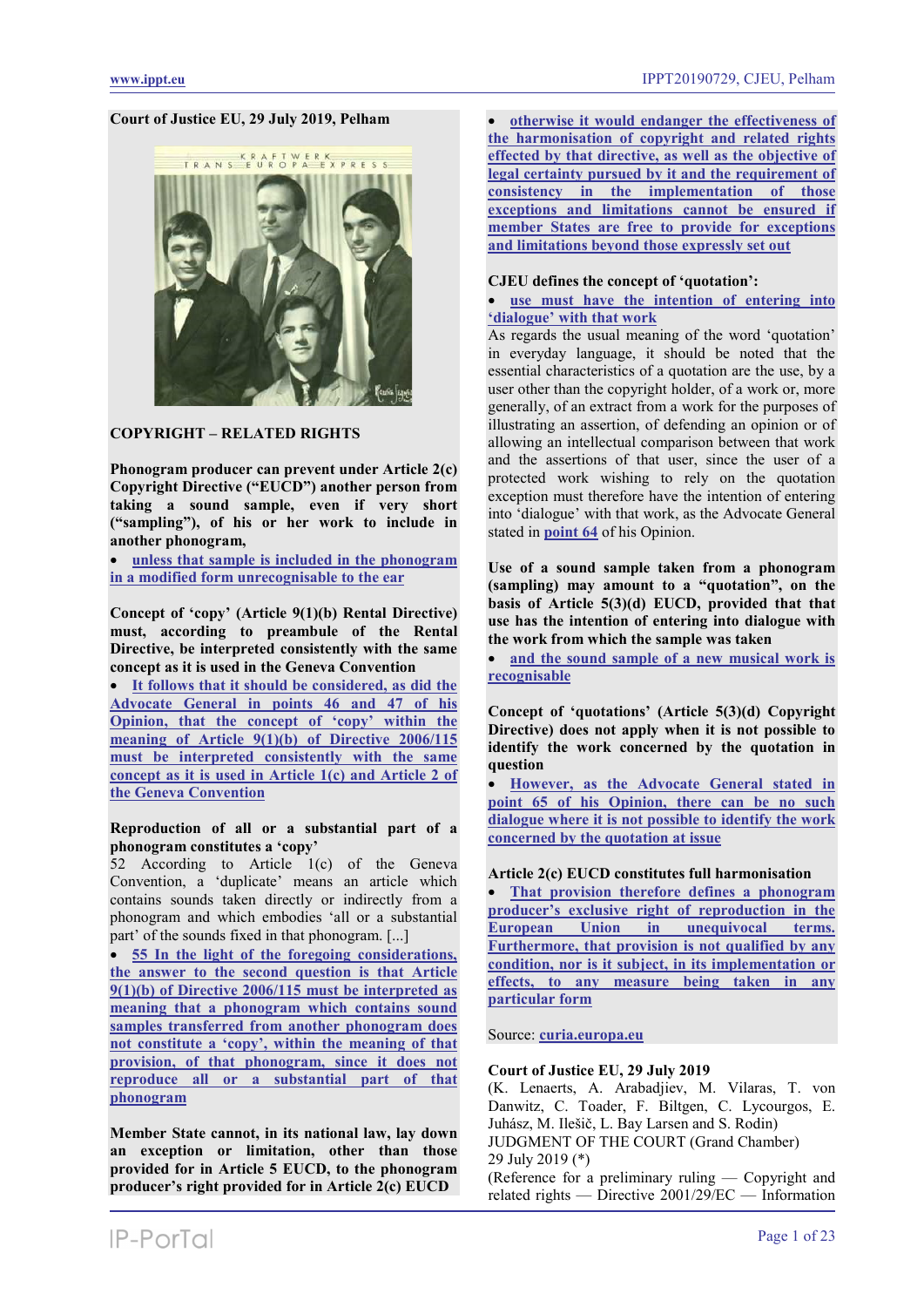Society — Harmonisation of certain aspects of copyright and related rights — Sampling — Article 2(c) — Phonogram producer — Reproduction right — Reproduction *'in part'* — Article  $5(2)$  and  $(3)$  — Exceptions and limitations — Scope — Article  $5(3)(d)$ — Quotations — Directive 2006/115/EC — Article  $9(1)(b)$  — Distribution right — Fundamental rights — Charter of Fundamental Rights of the European Union — Article 13 — Freedom of the arts)

In Case C‑476/17,

REQUEST for a preliminary ruling under Article 267 TFEU from the Bundesgerichtshof (Federal Court of Justice, Germany), by decision of 1 June 2017, received at the Court on 4 August 2017, in the proceedings

Pelham GmbH,

Moses Pelham,

Martin Haas

v

Ralf Hütter,

Florian Schneider‑Esleben,

THE COURT (Grand Chamber),

composed of K. Lenaerts, President, A. Arabadjiev, M. Vilaras, T. von Danwitz, C. Toader, F. Biltgen and C. Lycourgos, Presidents of Chambers, E. Juhász, M. Ilešič (Rapporteur), L. Bay Larsen and S. Rodin, Judges,

Advocate General: M. Szpunar,

Registrar: R. Şereş, Administrator,

having regard to the written procedure and further to the hearing on 3 July 2018,

after considering the observations submitted on behalf of:

– Pelham GmbH, Mr Pelham and Mr Haas, by A. Walter, Rechtsanwalt,

– Mr Hütter and Mr Schneider‑Esleben, by U. Hundt‑ Neumann and H. Lindhorst, Rechtsanwälte,

– the German Government, by T. Henze, M. Hellmann and J. Techert, acting as Agents,

– the French Government, by D. Colas, D. Segoin and E. Armoët, acting as Agents,

– the United Kingdom Government, by Z. Lavery and D. Robertson, acting as Agents, and by N. Saunders, Barrister,

– the European Commission, by T. Scharf and J. Samnadda, acting as Agents,

after hearing the **[Opinion of the Advocate General](#page-9-1)** at the sitting on 12 December 2018,

gives the following

#### **Judgment**

1 This request for a preliminary ruling concerns the interpretation of Article  $2(c)$  and Article  $5(3)(d)$  of Directive 2001/29/EC of the European Parliament and of the Council of 22 May 2001 on the harmonisation of certain aspects of copyright and related rights in the information society (OJ 2001 L 167, p. 10), and of Article 9(1)(b) and of the first paragraph of Article 10(2) of Directive 2006/115/EC of the European Parliament and of the Council of 12 December 2006 on rental right and lending right and on certain rights

related to copyright in the field of intellectual property (OJ 2006 L 376, p. 28).

2 The request has been made in proceedings between Pelham GmbH, Mr M. Pelham and Mr M. Haas (*'Pelham'*), on the one hand, and Mr R. Hütter and Mr F. Schneider‑Esleben (*'Hütter and another'*), on the other, concerning the use, in the recording of the song *'Nur mir'*, composed by Mr Pelham and Mr Haas and produced by Pelham GmbH, of an approximately 2 second rhythm sequence from a phonogram of the group Kraftwerk, of which Hütter and another are members.

# **Legal context**

### **International law**

3 Article 1 of the Convention for the Protection of Producers of Phonograms Against Unauthorised Duplication of Their Phonograms, signed in Geneva on 29 October 1971 (*'the Geneva Convention'*), reads as follows:

*'For the purposes of this Convention:*

*(a) "phonogram" means any exclusively aural fixation of sounds of a performance or of other sounds;*

*(b) "producer of phonograms" means the person who, or the legal entity which, first fixes the sounds of a performance or other sounds;*

*(c) "duplicate" means an article which contains sounds taken directly or indirectly from a phonogram and which embodies all or a substantial part of the sounds fixed in that phonogram;*

*(d) "distribution to the public" means any act by which duplicates of a phonogram are offered, directly or indirectly, to the general public or any section thereof.'* 4 Article 2 of the Geneva Convention provides:

*'Each Contracting State shall protect producers of phonograms who are nationals of other Contracting States against the making of duplicates without the consent of the producer and against the importation of such duplicates, provided that any such making or importation is for the purpose of distribution to the public, and against the distribution of such duplicates to the public.'*

#### **European Union law**

Directive 2001/29

5 Recitals 3, 4, 6, 7, 9, 10, 31 and 32 of Directive 2001/29 state:

*'(3) The proposed harmonisation will help to implement the four freedoms of the internal market and relates to compliance with the fundamental principles of law and especially of property, including intellectual property, and freedom of expression and the public interest.*

*(4) A harmonised legal framework on copyright and related rights, through increased legal certainty and while providing for a high level of protection of intellectual property, will foster substantial investment in creativity and innovation, including network infrastructure, and lead in turn to growth and increased competitiveness of European industry, both in the area of content provision and information technology and more generally across a wide range of*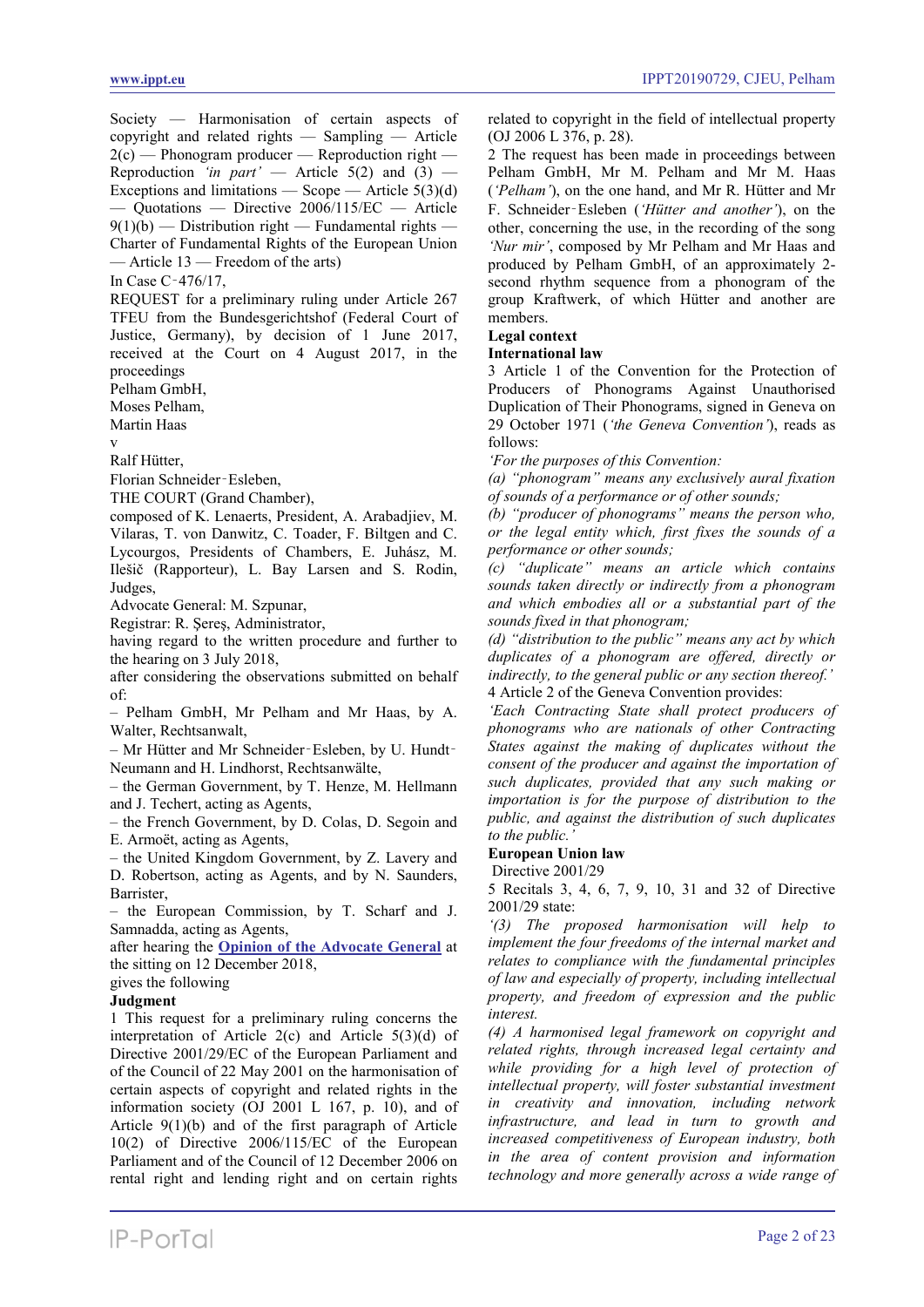*industrial and cultural sectors. This will safeguard employment and encourage new job creation.*

*… (6) Without harmonisation at [EU] level, legislative activities at national level which have already been initiated in a number of Member States in order to respond to the technological challenges might result in significant differences in protection and thereby in restrictions on the free movement of services and products incorporating, or based on, intellectual property, leading to a refragmentation of the internal market and legislative inconsistency. The impact of such legislative differences and uncertainties will become more significant with the further development of the information society, which has already greatly increased transborder exploitation of intellectual property. This development will and should further increase. Significant legal differences and uncertainties in protection may hinder economies of scale for new products and services containing copyright and related rights.*

*(7) The [EU] legal framework for the protection of copyright and related rights must, therefore, also be adapted and supplemented as far as is necessary for the smooth functioning of the internal market. To that end, those national provisions on copyright and related rights which vary considerably from one Member State to another or which cause legal uncertainties hindering the smooth functioning of the internal market and the proper development of the information society in Europe should be adjusted, and inconsistent national responses to the technological developments should be avoided, whilst differences not adversely affecting the functioning of the internal market need not be removed or prevented.*

*… (9) Any harmonisation of copyright and related rights must take as a basis a high level of protection, since such rights are crucial to intellectual creation. Their protection helps to ensure the maintenance and development of creativity in the interests of authors, performers, producers, consumers, culture, industry and the public at large. …*

*(10) If authors or performers are to continue their creative and artistic work, they have to receive an appropriate reward for the use of their work, as must producers in order to be able to finance this work. The investment required to produce products such as phonograms, films or multimedia products, and services such as "on-demand" services, is considerable. Adequate legal protection of intellectual property rights is necessary in order to guarantee the availability of such a reward and provide the opportunity for satisfactory returns on this investment.*

*(31) A fair balance of rights and interests between the different categories of rightholders, as well as between the different categories of rightholders and users of protected subject-matter must be safeguarded. The existing exceptions and limitations to the rights as set out by the Member States have to be reassessed in the* 

*light of the new electronic environment. … In order to ensure the proper functioning of the internal market, such exceptions and limitations should be defined more harmoniously. The degree of their harmonisation should be based on their impact on the smooth functioning of the internal market.*

*(32) This Directive provides for an exhaustive enumeration of exceptions and limitations to the reproduction right and the right of communication to the public. Some exceptions or limitations only apply to the reproduction right, where appropriate. This list takes due account of the different legal traditions in Member States, while, at the same time, aiming to ensure a functioning internal market. Member States should arrive at a coherent application of these exceptions and limitations, which will be assessed when reviewing implementing legislation in the future.'*

6 Under the heading *'Reproduction right'*, Article 2 of Directive 2001/29 provides:

*'Member States shall provide for the exclusive right to authorise or prohibit direct or indirect, temporary or permanent reproduction by any means and in any form, in whole or in part:*

*… (c) for phonogram producers, of their phonograms;*

*…'*

7 Article 5 of Directive 2001/29 sets out the exceptions and limitations to the rights referred to in Articles 2 to 4 thereof. Article 5(3) and (5) provides:

*'3. Member States may provide for exceptions or limitations to the rights provided for in Articles 2 and 3 in the following cases:*

*… (d) quotations for purposes such as criticism or review, provided that they relate to a work or other subjectmatter which has already been lawfully made available to the public, that, unless this turns out to be impossible, the source, including the author's name, is indicated, and that their use is in accordance with fair practice, and to the extent required by the specific purpose;*

*… 5. The exceptions and limitations provided for in paragraphs 1, 2, 3 and 4 shall only be applied in certain special cases which do not conflict with a normal exploitation of the work or other subject-matter and do not unreasonably prejudice the legitimate interests of the rightholder.'*  Directive 2006/115

8 Recitals 2, 5 and 7 of Directive 2006/115 state:

*'(2) Rental and lending of copyright works and the subject matter of related rights protection is playing an increasingly important role in particular for authors, performers and producers of phonograms and films. Piracy is becoming an increasing threat.*

*… (5) The creative and artistic work of authors and performers necessitates an adequate income as a basis for further creative and artistic work, and the investments required particularly for the production of phonograms and films are especially high and risky.* 

*…*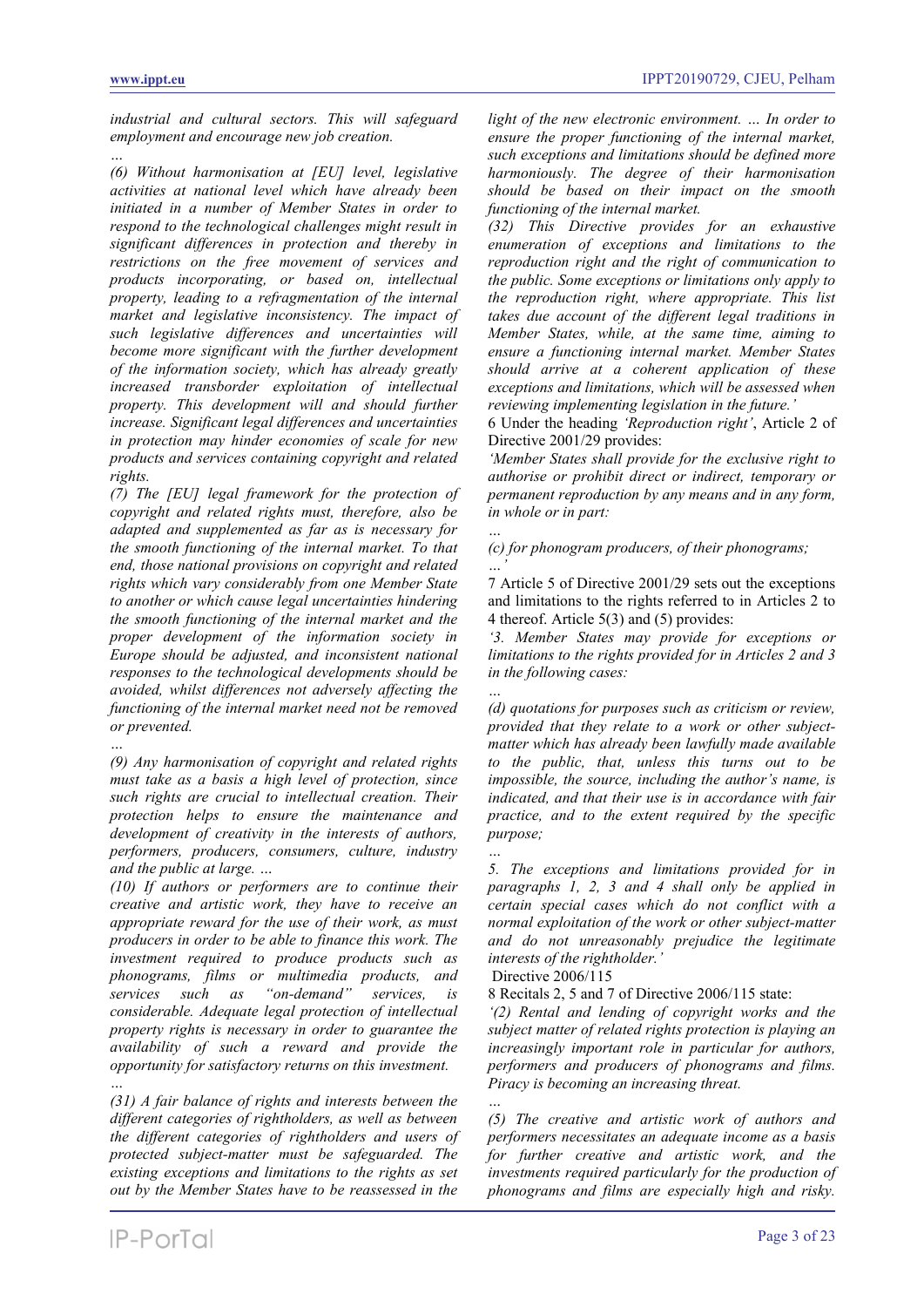*The possibility of securing that income and recouping that investment can be effectively guaranteed only through adequate legal protection of the rightholders concerned.*

*… (7) The legislation of the Member States should be approximated in such a way as not to conflict with the international conventions on which the copyright and related rights laws of many Member States are based.'*

9 Under the heading *'Object of harmonisation'*, Article 1(1) of that directive provides:

*'In accordance with the provisions of this Chapter, Member States shall provide, subject to Article 6, a right to authorise or prohibit the rental and lending of originals and copies of copyright works, and other subject matter as set out in Article 3(1).'*

10 Under the heading *'Distribution right'*, Article 9(1) of the directive provides:

*'Member States shall provide the exclusive right to make available to the public, by sale or otherwise, the objects indicated in points (a) to (d), including copies thereof, hereinafter "the distribution right":* 

*… (b) for phonogram producers, in respect of their phonograms;*

*…'* 11 The first paragraph of Article 10(2) of Directive 2006/115 reads as follows:

*'… any Member State may provide for the same kinds of limitations with regard to the protection of performers, producers of phonograms, broadcasting organisations and of producers of the first fixations of films, as it provides for in connection with the protection of copyright in literary and artistic works.'*

# **German law**

12 Paragraph 24 of the Gesetz über Urheberrecht und verwandte Schutzrechte — Urheberrechtsgesetz (Law on copyright and related rights) of 9 September 1965 (BGBl. 1965 I, p. 1273; *'the UrhG'*) provides:

*'1. An independent work created in the free use of the work of another person may be published and exploited without the consent of the author of the work used.*

*2. Subparagraph 1 shall not apply to the use of a musical work in which a melody is recognisably taken from the work and used as the basis for a new work.'*

13 Paragraph 85(1) of the UrhG, which transposes Article 2(c) of Directive 2001/29 and Article 9 of Directive 2006/115, provides, in its first sentence, first and second cases, that the producer of a phonogram has the exclusive right to reproduce and distribute the phonogram.

The case in the main proceedings and the questions referred for a preliminary ruling

14 Hütter and another are members of the group Kraftwerk. In 1977, that group published a phonogram featuring the song *'Metall auf Metall'*.

15 Mr Pelham and Mr Haas composed the song *'Nur mir'*, which was released on phonograms recorded by Pelham GmbH in 1997.

16 Hütter and another submit that Pelham electronically copied (*'sampled'*) approximately 2 seconds of a rhythm sequence from the song *'Metall auf Metall'* and used that sample in a continuous loop in the song *'Nur mir'*, although it would have been possible for them to play the adopted rhythm sequence themselves.

17 As the phonogram producers, Hütter and another's principal claim is that Pelham infringed their copyrightrelated right. In the alternative, they claim that their intellectual property right as performers and Mr Hütter's copyright in the musical work were infringed. In the further alternative, they claim that Pelham infringed competition law.

18 Hütter and another brought an action before the Landgericht Hamburg (Regional Court, Hamburg, Germany) seeking a prohibitory injunction, damages, the provision of information and the surrender of the phonograms for the purposes of their destruction.

19 That court upheld the action, and Pelham's appeal before the Oberlandesgericht Hamburg (Higher Regional Court, Hamburg, Germany) was dismissed. Following an appeal on a point of law (Revision) brought by Pelham before the Bundesgerichtshof (Federal Court of Justice, Germany), the judgment of the Oberlandesgericht Hamburg (Higher Regional Court, Hamburg) was overturned and the case was referred back to that court for re-examination. That court dismissed Pelham's appeal a second time. In a judgment of 13 December 2012, the Bundesgerichtshof (Federal Court of Justice) once again dismissed Pelham's appeal on a point of law. That judgment was overturned by the Bundesverfassungsgericht (Federal Constitutional Court, Germany), which referred the case back to the referring court.

20 The referring court notes that the outcome of the Revision proceedings turns on the interpretation of Article 2(c) and Article 5(3)(d) of Directive 2001/29 and of Article 9(1)(b) and Article 10(2) of Directive 2006/115.

21 According to the referring court, it must, in the first place, be determined whether, by using Hütter and another's sound recording in the production of its own phonogram, Pelham encroached on the exclusive right of Hütter and another to reproduce and distribute the phonogram featuring the song *'Metall auf Metall'*, as laid down in Paragraph 85(1) of the UrhG, which transposes Article 2(c) of Directive 2001/29 and Article 9 of Directive 2006/115. In particular, it must be determined whether such an infringement can be found where, as in the present case, 2 seconds of a rhythm sequence are taken from a phonogram then transferred to another phonogram, and whether that amounts to a copy of another phonogram within the meaning of Article 9(1)(b) of Directive 2006/115.

22 In the second place, if it is found that there has been an infringement of the phonogram producer's right, the question arises of whether Pelham may rely on the *'right to free use'*, laid down in Paragraph 24(1) of the UrhG, which is applicable by analogy to the phonogram producer's right, according to which an independent work created in the free use of the work of another person may be published or exploited without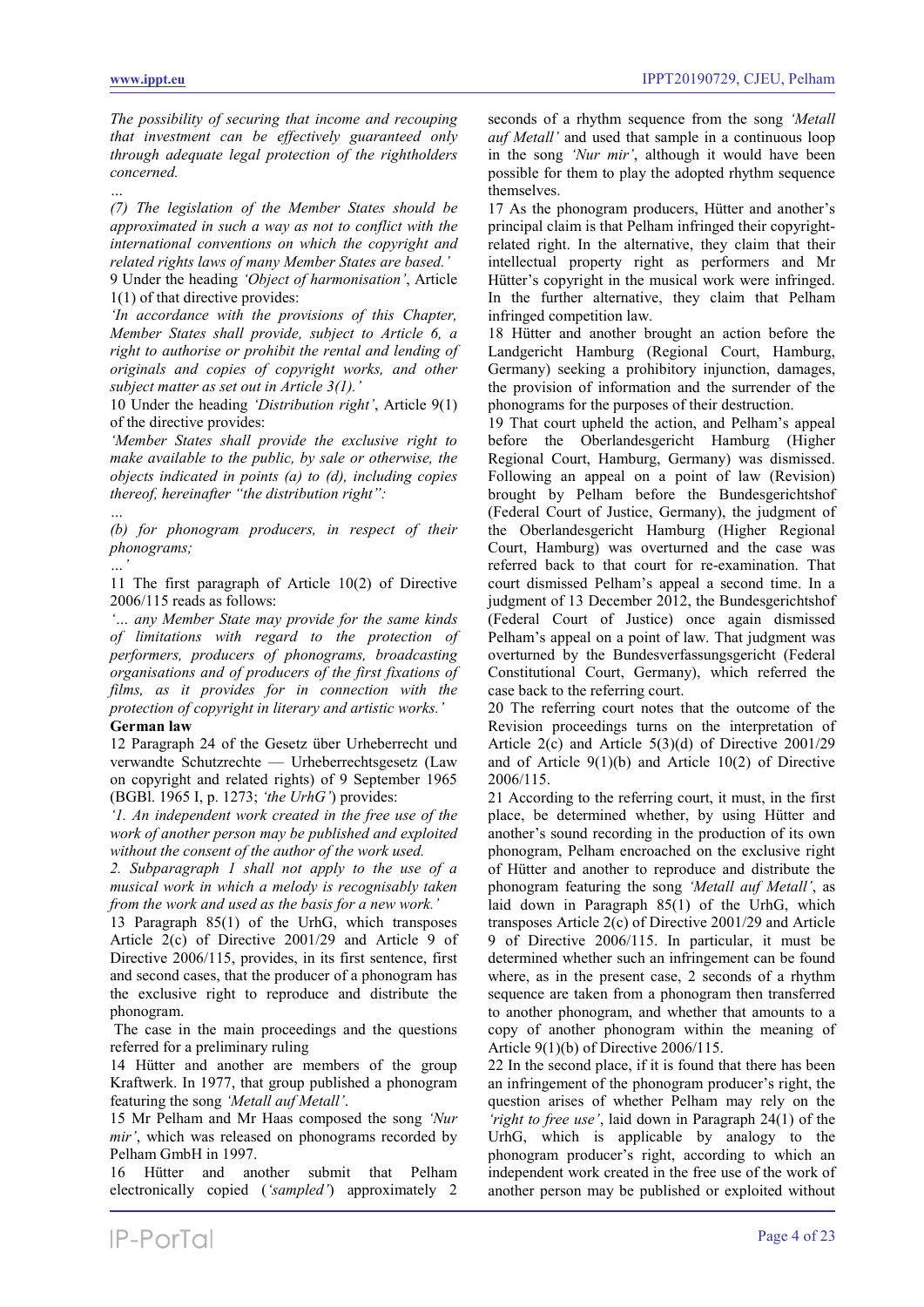the consent of the author of the work used. The referring court notes, in that context, that that provision has no express equivalent in EU law and therefore asks whether that right is consistent with EU law in the light of the fact that that provision limits the scope of protection of the phonogram producer's exclusive right to reproduce and distribute his or her phonogram.

23 In the third place, the national law exceptions and limitations to the reproduction right referred to in Article 2(c) of Directive 2001/29 and to the distribution right referred to in Article 9(1)(b) of Directive 2006/115 are based on Article 5(3) of Directive 2001/29 and the first paragraph of Article 10(2) of Directive 2006/115. However, the referring court harbours doubts as to the interpretation of those provisions in circumstances such as those at issue in the main proceedings.

<span id="page-4-1"></span>24 In the fourth place, the referring court notes that EU law must be interpreted and applied in the light of the fundamental rights enshrined in the Charter of Fundamental Rights of the European Union (*'the Charter'*). In that context, it asks whether the Member States have any discretion for the purposes of the transposition into national law of Article 2(c) and Article 5(2) and (3) of Directive 2001/29 and of Article  $9(1)(b)$  and the first paragraph of Article 10(2) of Directive 2006/115. The referring court notes that, according to case-law of the Bundesverfassungsgericht (Federal Constitutional Court), national legislation which transposes an EU directive must be measured, as a rule, not against the fundamental rights guaranteed by the Grundgesetz für die Bundesrepublik Deutschland (Basic Law for the Federal Republic of Germany) of 23 May 1949 (BGBl. 1949 I, p. 1), but solely against the fundamental rights guaranteed by EU law, where that directive does not allow the Member States any discretion in its transposition. That court also harbours doubts as to the interpretation of those fundamental rights in circumstances such as those at issue in the main proceedings.

25 In those circumstances, the Bundesgerichtshof (Federal Court of Justice) decided to stay the proceedings and to refer the following questions to the Court of Justice for a preliminary ruling:

*'(1) Is there an infringement of the phonogram producer's exclusive right under Article 2(c) of Directive 2001/29 to reproduce its phonogram if very short audio snatches are taken from its phonogram and transferred to another phonogram?*

*(2) Is a phonogram which contains very short audio snatches transferred from another phonogram a copy of the other phonogram within the meaning of Article 9(1)(b) of Directive 2006/115?*

*(3) Can the Member States enact a provision which in the manner of Paragraph 24(1) of [the UrhG] inherently limits the scope of protection of the phonogram producer's exclusive right to reproduce (Article 2(c) of Directive 2001/29) and to distribute (Article 9(1)(b) of Directive 2006/115) its phonogram in such a way that an independent work created in free*  *use of its phonogram may be exploited without the phonogram producer's consent?*

*(4) Can it be said that a work or other subject matter is being used for quotation purposes within the meaning of Article 5(3)(d) of Directive 2001/29 if it is not evident that another person's work or another person's subject matter is being used?*

*(5) Do the provisions of EU law on the reproduction right and the distribution right of the phonogram producer (Article 2(c) of Directive 2001/29 and Article 9(1)(b) of Directive 2006/115) and the exceptions or limitations to those rights (Article 5(2) and (3) of Directive 2001/29 and the first paragraph of Article 10(2) of Directive 2006/115) allow any latitude in terms of implementation in national law?*

*(6) In what way are the fundamental rights set out in [the Charter] to be taken into account when ascertaining the scope of protection of the exclusive right of the phonogram producer to reproduce (Article 2(c) of Directive 2001/29) and to distribute (Article 9(1)(b) of Directive 2006/115) its phonogram and the scope of the exceptions or limitations to those rights (Article 5(2) and (3) of Directive 2001/29 and the first paragraph of Article 10(2) of Directive 2006/115)?'* 

# **Consideration of the questions referred**

# **The first and sixth questions**

26 By its first and sixth questions, which it is appropriate to consider together, the referring court asks, in essence, whether Article 2(c) of Directive 2001/29 must, in the light of the Charter, be interpreted as meaning that the exclusive right granted to a phonogram producer to reproduce and distribute his or her phonogram allows him to prevent another person from taking a sound sample, even if very short, of his or her phonogram for the purposes of including that sample in another phonogram.

27 Under Article 2(c) of Directive 2001/29, Member States are to provide for the exclusive right of phonogram producers *'to authorise or prohibit direct or indirect, temporary or permanent reproduction by any means and in any form, in whole or in part'* of their phonograms.

<span id="page-4-0"></span>28 Directive 2001/29 does not define the concept of *'reproduction … in whole or in part'* of a phonogram for the purposes of that provision. The meaning and scope of those words must, as the Court has consistently held, be determined by considering their usual meaning in everyday language, while also taking into account the context in which they occur and the purposes of the rules of which they are part (judgment of **[3 September 2014, Deckmyn and Vrijheidsfonds,](https://www.ippt.eu/files/2014/IPPT20140903_ECJ_Deckmyn_and_Vrijheidsfonds_v_Vandersteen.pdf)  C**‑**[201/13, EU:C:2014:2132](https://www.ippt.eu/files/2014/IPPT20140903_ECJ_Deckmyn_and_Vrijheidsfonds_v_Vandersteen.pdf)**, paragraph 19 and the case-law cited).

29 It is clear from the wording of Article 2(c) of Directive 2001/29 stated in paragraph 27 above, that the reproduction by a user of a sound sample, even if very short, of a phonogram must, in principle, be regarded as a reproduction *'in part'* of that phonogram within the meaning of the provision, and that such a reproduction therefore falls within the exclusive right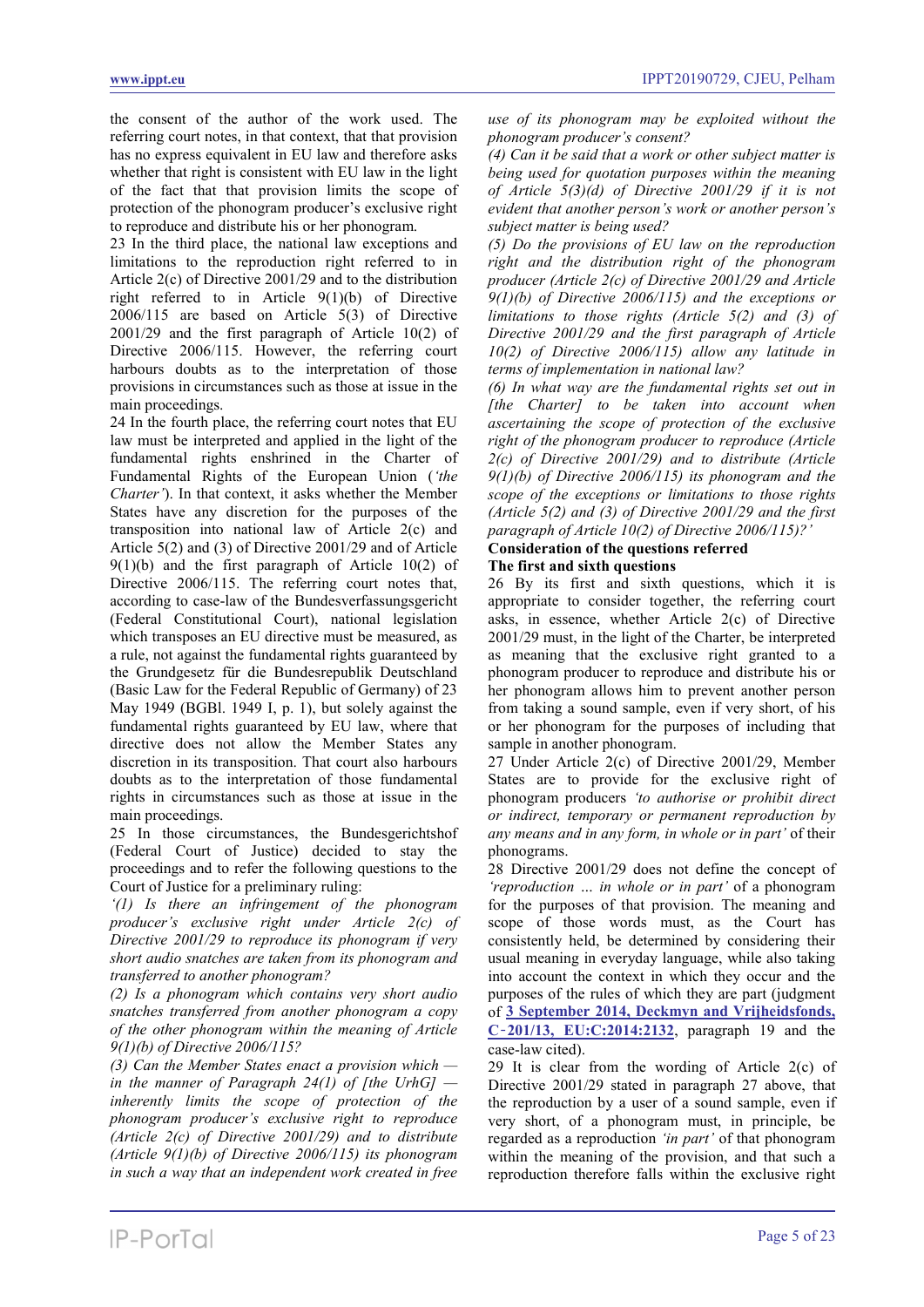granted to the producer of such a phonogram under that provision.

30 That literal interpretation of Article 2(c) of Directive 2001/29 is consistent, first, with the general objective of that directive which is, as follows from recitals 4, 9 and 10, to establish a high level of protection of copyright and related rights, and, second, the specific objective of the exclusive right of the phonogram producer, referred to in recital 10, which is to protect a phonogram producer's investment. As stated in that recital, the investment required to produce products such as phonograms, is considerable to such an extent that it is necessary in order to guarantee phonogram producers the opportunity of satisfactory returns.

31 However, where a user, in exercising the freedom of the arts, takes a sound sample from a phonogram in order to use it, in a modified form unrecognisable to the ear, in a new work, it must be held that such use does not constitute *'reproduction'* within the meaning of Article 2(c) of Directive 2001/29.

<span id="page-5-1"></span>32 It must be borne in mind, in that regard, that it follows from recitals 3 and 31 of Directive 2001/29 that the harmonisation effected by that directive aims to safeguard, in particular in the electronic environment, a fair balance between, on the one hand, the interest of the holders of copyright and related rights in the protection of their intellectual property rights now guaranteed by Article 17(2) of the Charter and, on the other hand, the protection of the interests and fundamental rights of users of protected subject matter as well as of the public interest (see, to that effect, **[judgment of 7 August 2018, Renckhoff, C](https://www.ippt.eu/sites/default/files/2018/IPPT20180807_CJEU_Land_Nordrhein-Westfalen_v_Renckhoff.pdf)**‑**161/17, [EU:C:2018:634](https://www.ippt.eu/sites/default/files/2018/IPPT20180807_CJEU_Land_Nordrhein-Westfalen_v_Renckhoff.pdf)**, paragraph 41).

33 The Court has thus previously held that there is nothing whatsoever in the wording of Article 17(2) of the Charter or in the Court's case-law to suggest that the intellectual property rights enshrined in that article are inviolable and must for that reason be protected as absolute rights (judgments of **[24 November 2011,](https://www.ippt.eu/files/2011/IPPT20111124_ECJ_Scarlet_v_SABAM.pdf)  [Scarlet Extended, C](https://www.ippt.eu/files/2011/IPPT20111124_ECJ_Scarlet_v_SABAM.pdf)**‑**70/10, EU:C:2011:771**, paragraph 43; of **[16 February 2012, SABAM,](https://www.ippt.eu/files/2012/IPPT20120216_ECJ_SABAM_v_Netlog.pdf)  C**‑**[360/10, EU:C:2012:85,](https://www.ippt.eu/files/2012/IPPT20120216_ECJ_SABAM_v_Netlog.pdf)** paragraph 41; and of 27 **[March 2014, UPC Telekabel Wien, C](https://www.ippt.eu/sites/default/files/2014/IPPT20140327_ECJ_UPC_Telekabel_v_Constantin_Film.pdf)**‑**314/12, [EU:C:2014:192](https://www.ippt.eu/sites/default/files/2014/IPPT20140327_ECJ_UPC_Telekabel_v_Constantin_Film.pdf)**, paragraph 61).

34 A balance must be struck between that right and other fundamental rights, including freedom of the arts, enshrined in Article 13 of the Charter, which, in so far as it falls within the scope of freedom of expression, enshrined in Article 11 of the Charter and in Article 10(1) of the European Convention for the Protection of Human Rights and Fundamental Freedoms, signed at Rome on 4 November 1950, affords the opportunity to take part in the public exchange of cultural, political and social information and ideas of all kinds (see, to that effect, **[ECtHR, 24 May 1988, Müller and Others](https://www.ippt.eu/files/1988/IPPT19880524_ECHR_Muller_and_Others_v_Switzerland.pdf)  Switzerland,** 

**[CE:ECHR:1988:0524JUD001073784](https://www.ippt.eu/files/1988/IPPT19880524_ECHR_Muller_and_Others_v_Switzerland.pdf)**, § 27, and ECtHR, 8 July 1999, Karataş v. Turkey, CE:ECHR:1999:0708JUD002316894, § 49).

35 In that context, it should be noted that the technique of *'sampling'*, which consists in a user taking a sample from a phonogram, most often by means of electronic equipment, and using the sample for the purposes of creating a new work, constitutes a form of artistic expression which is covered by freedom of the arts, as protected in Article 13 of the Charter.

36 In exercising that freedom, the user of a sound sample, when creating a new work, may decide to modify the sample taken from a phonogram to such a degree that that sample is unrecognisable to the ear in that new work.

<span id="page-5-0"></span>37 Thus, to regard a sample taken from a phonogram and used in a new work in a modified form unrecognisable to the ear for the purposes of a distinct artistic creation, as constituting *'reproduction'* of that phonogram within the meaning of Article  $2(c)$  of Directive 2001/29 would not only run counter to the usual meaning of that word in everyday language, within the meaning of the case-law set out in **[paragraph 28](#page-4-0)** above, but would also fail to meet the requirement of a fair balance set out in **[paragraph 32](#page-5-1)** above.

38 In particular, such an interpretation would allow the phonogram producer to prevent another person from taking a sound sample, even if very short, from his or her phonogram for the purposes of artistic creation in such a case, despite the fact that such sampling would not interfere with the opportunity which the producer has of realising satisfactory returns on his or her investment.

39 In the light of the foregoing considerations, the answer to the first and sixth questions is that Article  $2(c)$  of Directive 2001/29 must, in the light of the Charter, be interpreted as meaning that the phonogram producer's exclusive right under that provision to reproduce and distribute his or her phonogram allows him or her to prevent another person from taking a sound sample, even if very short, of his or her phonogram for the purposes of including that sample in another phonogram, unless that sample is included in the phonogram in a modified form unrecognisable to the ear.

#### **The second question**

40 By its second question, the referring court asks, in essence, whether Article 9(1)(b) of Directive 2006/115 must be interpreted as meaning that a phonogram which contains sound samples transferred from another phonogram constitutes a *'copy'*, within the meaning of that provision, of that phonogram.

41 Under Article 9(1)(b) of Directive 2006/115, Member States are to provide phonogram producers with the exclusive right to make available to the public, by sale or otherwise, their phonograms, including copies thereof.

42 Neither Article 9 of Directive 2006/115 nor any other provision of that directive defines the concept of *'copy'* within the meaning of that article.

43 That concept must therefore be interpreted by taking into account the legislative context of the provision in question and the purposes of the relevant legislation.

44 It must be borne in mind that the phonogram producer's exclusive distribution right provided for in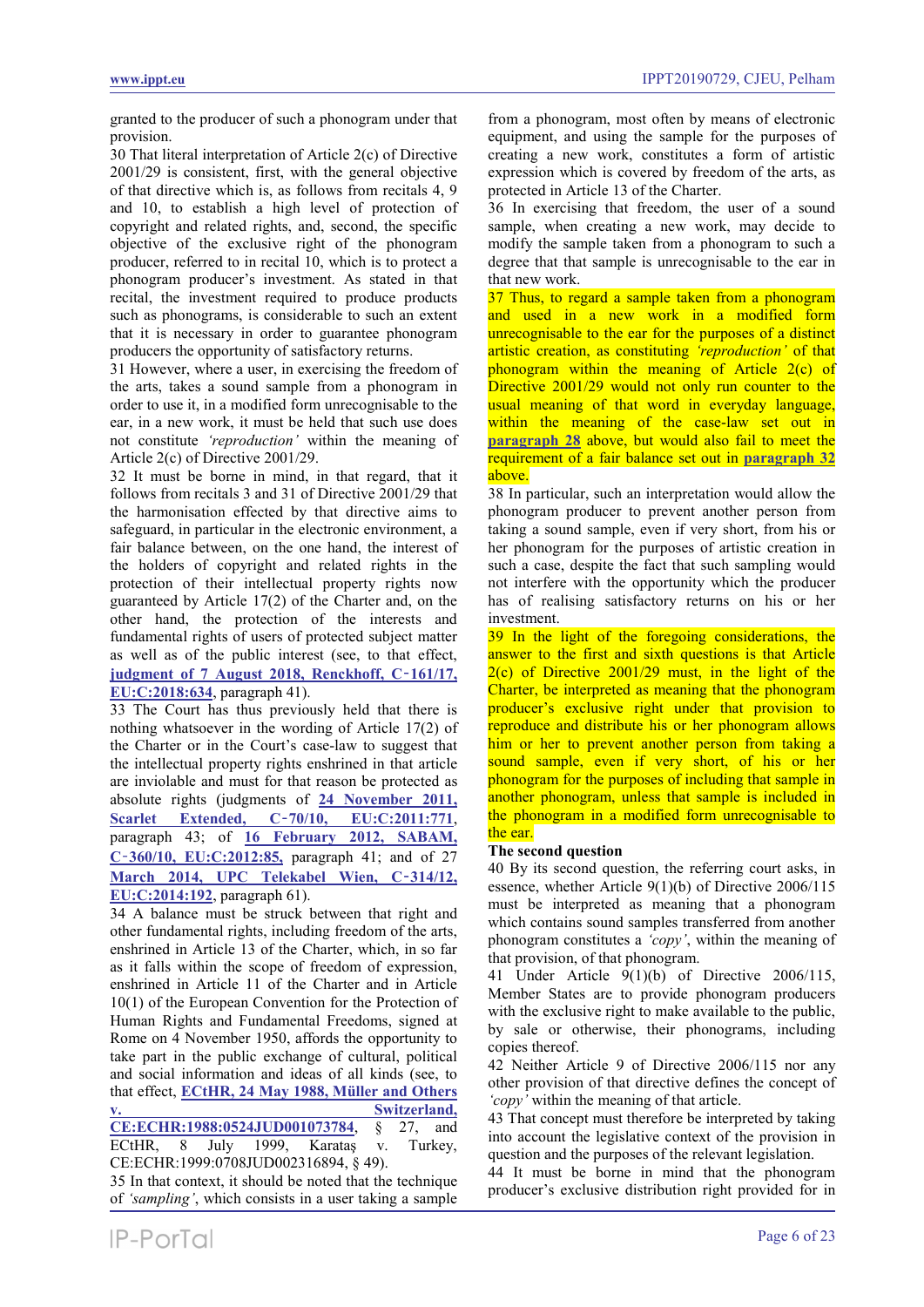Article 9(1)(b) of Directive 2006/115 is intended to afford a producer, through adequate legal protection of intellectual property rightholders, with the possibility of recouping investments made by him or her in order to produce phonograms, since those investments can prove to be especially high and risky, as stated in recitals 2 and 5 of Directive 2006/115.

45 In that regard, it is clear from recital 2 of Directive 2006/115 that the protection conferred on a phonogram producer under that directive aims, in particular, to fight piracy, that is, as the Advocate General stated in **[point 45](#page-14-0)** of his Opinion, the production and distribution to the public of counterfeit copies of phonograms. The distribution of such copies poses a particularly serious threat to the interests of such phonogram producers in that it is capable of significantly decreasing the revenue that they receive by making phonograms available.

46 As the Advocate General stated in **[point 46](#page-14-1)** of his Opinion, only an article which reproduces all or a substantial part of the sounds fixed in a phonogram is, by its nature, intended to replace lawful copies of that phonogram and, therefore, capable of constituting a copy of that phonogram within the meaning of Article 9(1) of Directive 2006/115.

47 That is not, by contrast, the case of an article which, without reproducing all or a substantial part of the sounds fixed in a phonogram, merely embodies sound samples, where relevant in a modified form, transferred from that phonogram for the purposes of creating a new and distinct work from that phonogram.

48 That interpretation of Article 9(1)(b) of Directive 2006/115 in the light of its purposes is supported by the legislative context of which that provision is part.

<span id="page-6-2"></span>49 In that regard, as stated in recital 7 of Directive 2006/115, that directive aims to approximate the legislation of the Member States in such a way as not to conflict with the international conventions on which the copyright and related rights laws of many Member States are based.

50 The Geneva Convention is one of those conventions, which, according to its preamble, has, inter alia, the aim of addressing the widespread and increasing unauthorised duplication of phonograms and the damage that this is occasioning to the interests of producers.

51 Article 2 of that convention contains an analogous provision to Article 9(1)(b) of Directive 2006/115 which specifically provides that the producers of phonograms are to be protected against the making and distribution to the public of *'duplicates'* of their phonograms without their consent.

52 According to Article  $1(c)$  of the Geneva Convention, a *'duplicate'* means an article which contains sounds taken directly or indirectly from a phonogram and which embodies *'all or a substantial part'* of the sounds fixed in that phonogram.

53 It is true that the provisions of the Geneva Convention do not form part of the EU legal order, in that, first, the European Union is not a contracting party to that convention and, second, the European Union cannot be regarded as having taken the place of its Member States as regards its application, if only because not all of those States are parties to that convention (see, by analogy, **[judgment of 15 March](https://www.ippt.eu/sites/default/files/2012/IPPT20120315_ECJ_SCF_v_Del_Corso.pdf)  2012, SCF, C**‑**[135/10, EU:C:2012:140,](https://www.ippt.eu/sites/default/files/2012/IPPT20120315_ECJ_SCF_v_Del_Corso.pdf)** paragraph 41). The fact remains, however, that it is one of the international conventions referred to in **[paragraph 49](#page-6-2)** above and therefore the provisions of Directive 2006/115 must be interpreted, so far as possible, in the light of that convention (see, to that effect, judgments of **[7 December 2006, SGAE, C](https://www.ippt.eu/files/2006/IPPT20061207_ECJ_SGAE_v_Rafael_Hoteles.pdf)**‑**306/05, [EU:C:2006:764](https://www.ippt.eu/files/2006/IPPT20061207_ECJ_SGAE_v_Rafael_Hoteles.pdf)**, paragraph 35; of **[4 October 2011,](https://www.ippt.eu/files/2011/IPPT20111004_ECJ_Premier_League.pdf)  [Football Association Premier League and Others, C](https://www.ippt.eu/files/2011/IPPT20111004_ECJ_Premier_League.pdf)** ‑**403/08 and C**‑**[429/08, EU:C:2011:631,](https://www.ippt.eu/files/2011/IPPT20111004_ECJ_Premier_League.pdf)** paragraph 189; and of **[19 December 2018, Syed, C](https://www.ippt.eu/sites/default/files/2018/IPPT20181219_CJEU_Syed.pdf)**‑**572/17, [EU:C:2018:1033](https://www.ippt.eu/sites/default/files/2018/IPPT20181219_CJEU_Syed.pdf)**, paragraph 20).

<span id="page-6-1"></span><span id="page-6-0"></span>54 It follows that it should be considered, as did the Advocate General in **[points 46 and 47](#page-14-1)** of his Opinion, that the concept of *'copy'* within the meaning of Article 9(1)(b) of Directive 2006/115 must be interpreted consistently with the same concept as it is used in Article 1(c) and Article 2 of the Geneva Convention. 55 In the light of the foregoing considerations, the answer to the second question is that Article  $9(1)(b)$  of Directive 2006/115 must be interpreted as meaning that a phonogram which contains sound samples transferred from another phonogram does not constitute a *'copy'*, within the meaning of that provision, of that phonogram, since it does not reproduce all or a

#### substantial part of that phonogram. **The third question**

56 The referring court notes that, according to Paragraph 24(1) of the UrhG, applicable by analogy to a phonogram producer's right, an independent work created using the work of another person may be used and exploited without the consent of the author of the work used. It states that such a *'right to free use'* does not constitute a derogation from copyright as such but rather sets out an inherent limitation to its scope of protection, based on the idea that it is not possible to conceive of a cultural creation without that creation building upon the previous work of other authors.

57 In those circumstances, since it is clear from the answer to the second question that a reproduction such as that at issue in the main proceedings does not fall within the scope of Article 9(1)(b) of Directive 2006/115, it must be held that, by its third question, the referring court asks, in essence, whether a Member State may, in its national law, lay down an exception or limitation, other than those provided for in Article 5 of Directive 2001/29, to the phonogram producer's right provided for in Article 2(c) of Directive 2001/29.

<span id="page-6-3"></span>58 As is clear both from the Explanatory Memorandum to the Proposal for a European Parliament and Council Directive on the harmonisation of certain aspects of copyright and related rights in the Information Society of 10 December 1997 (COM(97) 628 final) and from recital 32 of Directive 2001/29, the list of exceptions and limitations contained in Article 5 of that directive is exhaustive, as the Court has also pointed out on several occasions (judgments of **[16 November 2016,](https://www.ippt.eu/sites/default/files/2016/IPPT20161116_CJEU_Soulier_Doke.pdf)**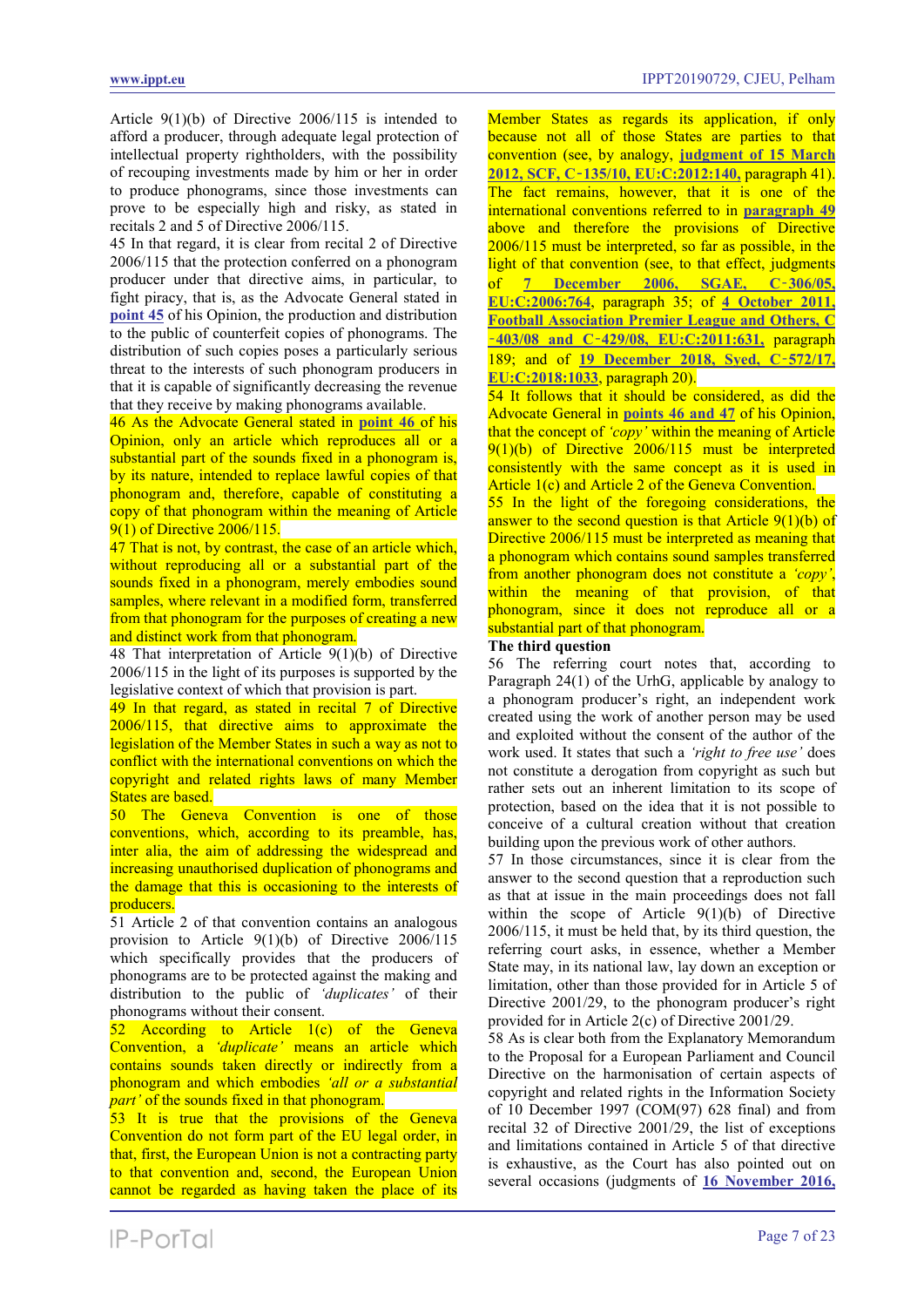**[Soulier and Doke, C](https://www.ippt.eu/sites/default/files/2016/IPPT20161116_CJEU_Soulier_Doke.pdf)**‑**301/15, EU:C:2016:878**, paragraph 34, and of **[7 August 2018, Renckhoff, C](https://www.ippt.eu/sites/default/files/2018/IPPT20180807_CJEU_Land_Nordrhein-Westfalen_v_Renckhoff.pdf)**‑ **[161/17, EU:C:2018:634](https://www.ippt.eu/sites/default/files/2018/IPPT20180807_CJEU_Land_Nordrhein-Westfalen_v_Renckhoff.pdf)**, paragraph 16).

59 In that regard, it has been recalled, in **[paragraph 32](#page-5-1)** above, that the harmonisation effected by Directive 2001/29 aims to safeguard, in particular in the electronic environment, a fair balance between, on the one hand, the interest of the holders of copyright and related rights in the protection of their intellectual property rights and, on the other hand, the protection of the interests and fundamental rights of users of protected subject matter as well as of the public interest.

60 The mechanisms allowing those different rights and interests to be balanced are contained in Directive 2001/29 itself, in that it provides inter alia, first, in Articles 2 to 4 thereof, rightholders with exclusive rights and, second, in Article 5 thereof, for exceptions and limitations to those rights which may, or even must, be transposed by the Member States, since those mechanisms must nevertheless find concrete expression in the national measures transposing that directive and in their application by national authorities (see, to that effect, **[judgment of 29 January 2008, Promusicae, C](https://www.ippt.eu/files/2008/IPPT20080129_ECJ_Promusicae_v_Telefonica_concerning_KaZaa.pdf)** ‑**[275/06, EU:C:2008:54](https://www.ippt.eu/files/2008/IPPT20080129_ECJ_Promusicae_v_Telefonica_concerning_KaZaa.pdf)**, paragraph 66 and the caselaw cited).

61 The Court has repeatedly held that the fundamental rights now enshrined in the Charter, the observance of which the Court ensures, draw inspiration from the constitutional traditions common to the Member States and from the guidelines supplied by international instruments for the protection of human rights on which the Member States have collaborated or to which they are signatories (see, to that effect, judgment of 27 June 2006, Parliament v Council, C‑540/03, EU:C:2006:429, paragraph 35 and the case-law cited). 62 Article 5(5) of Directive 2001/29 also contributes to the fair balance mentioned in **[paragraph 32](#page-5-1)** above, in that it requires that the exceptions and limitations provided for in Article  $5(1)$  to (4) of the directive be applied only in certain special cases which do not conflict with a normal exploitation of the work or other subject matter and do not unreasonably prejudice the legitimate interests of the rightholder.

<span id="page-7-0"></span>63 In that context, to allow, notwithstanding the express intention of the EU legislature, set out in **[paragraph 58](#page-6-3)** above, each Member State to derogate from an author's exclusive rights, referred to in Articles 2 to 4 of Directive 2001/29, beyond the exceptions and limitations exhaustively set out in Article 5 of that directive, would endanger the effectiveness of the harmonisation of copyright and related rights effected by that directive, as well as the objective of legal certainty pursued by it (**[judgment of 13 February](https://www.ippt.eu/files/2014/IPPT20140213_ECJ_Svensson_Retriever.pdf)  [2014, Svensson and Others, C](https://www.ippt.eu/files/2014/IPPT20140213_ECJ_Svensson_Retriever.pdf)**‑**466/12, [EU:C:2014:76](https://www.ippt.eu/files/2014/IPPT20140213_ECJ_Svensson_Retriever.pdf)**, paragraphs 34 and 35). It is expressly clear from recital 31 of that directive that the differences that existed in the exceptions and limitations to certain restricted acts had direct negative effects on the functioning of the internal market of copyright and related rights, since the list of the exceptions and limitations set out in Article 5 of Directive 2001/29 is aimed at ensuring such proper functioning of the internal market.

64 In addition, as is clear from recital 32 of that directive, the Member States are required to apply those exceptions and limitations consistently. The requirement of consistency in the implementation of those exceptions and limitations could not be ensured if the Member States were free to provide for such exceptions and limitations beyond those expressly set out in Directive 2001/29 (see, to that effect, **[judgment](https://www.ippt.eu/sites/default/files/2015/IPPT20151112_CJEU_Hewlett-Packard_v_Reprobel.pdf)  [of 12 November 2015, Hewlett-Packard Belgium, C](https://www.ippt.eu/sites/default/files/2015/IPPT20151112_CJEU_Hewlett-Packard_v_Reprobel.pdf)**‑ **[572/13, EU:C:2015:750](https://www.ippt.eu/sites/default/files/2015/IPPT20151112_CJEU_Hewlett-Packard_v_Reprobel.pdf)**, paragraphs 38 and 39), since the Court has moreover previously held that no provision of Directive 2001/29 envisages the possibility for the scope of such exceptions or limitations to be extended by the Member States (see, to that effect, **[judgment of 10 April 2014, ACI Adam and Others,](https://www.ippt.eu/files/2014/IPPT20140410_ECJ_ACI_v_Thuiskopie.pdf)  C**‑**[435/12, EU:C:2014:254](https://www.ippt.eu/files/2014/IPPT20140410_ECJ_ACI_v_Thuiskopie.pdf)**, paragraph 27).

65 In the light of the foregoing considerations, the answer to the third question is that a Member State cannot, in its national law, lay down an exception or limitation other than those provided for in Article 5 of Directive 2001/29 to the phonogram producer's right provided for in Article 2(c) of that directive.

### **The fourth question**

66 By its fourth question, which concerns a situation in which it is found that there has been an infringement of the phonogram producer's exclusive right provided for in Article 2(c) of Directive 2001/29, the referring court asks, in essence, whether Article 5(3)(d) of that directive must be interpreted as meaning that the concept of *'quotations'*, referred to in that provision, extends to a situation in which it is not possible to identify the work concerned by the quotation in question.

67 Under Article 5(3)(d) of Directive 2001/29, Member States may provide for exceptions or limitations to the exclusive rights of reproduction and of communication to the public referred to in Articles 2 and 3 of that directive in the case of quotations for purposes such as criticism or review, provided that they relate to a work or other subject matter which has already been lawfully made available to the public, that, unless this turns out to be impossible, the source, including the author's name, is indicated, and that their use is in accordance with fair practice, and to the extent required by the specific purpose.

68 First of all, it must be considered, as did the Advocate General in **[points 62 and 63](#page-16-1)** of his Opinion, that, in the light of the wording in Article  $5(3)(d)$  of Directive 2001/29 which refers to *'a work or other subject-matter'*, the exception or limitation provided for in that article may apply to the use of a protected musical work, provided that the conditions provided for in that article are satisfied.

69 In particular, for Article 5(3)(d) of Directive 2001/29 to apply, as has been stated in paragraph 67 above, the use in question must be made *'in accordance with fair practice, and to the extent*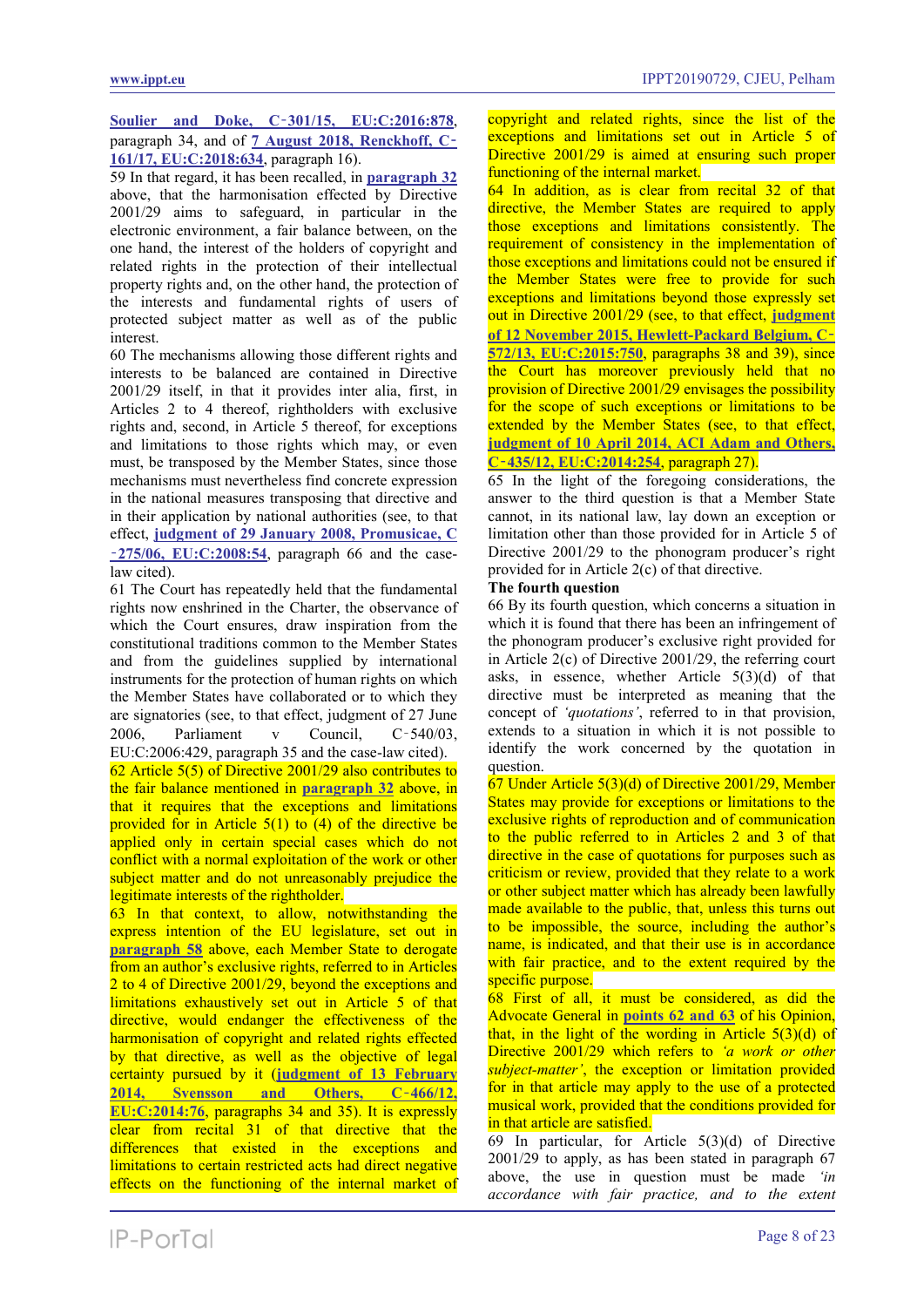*required by the specific purpose'*, so that the use at issue for the purposes of quotation must not be extended beyond the confines of what it necessary to achieve the informatory purpose of that particular quotation.

<span id="page-8-0"></span>70 Since Directive 2001/29 gives no definition of the term *'quotation'*, the meaning and scope of that term must, according to the Court's settled case-law set out in **[paragraph 28](#page-4-0)** above, be determined by considering its usual meaning in everyday language, while also taking into account the legislative context in which it occurs and the purposes of the rules of which it is part. 71 As regards the usual meaning of the word *'quotation'* in everyday language, it should be noted that the essential characteristics of a quotation are the use, by a user other than the copyright holder, of a work or, more generally, of an extract from a work for the purposes of illustrating an assertion, of defending an opinion or of allowing an intellectual comparison between that work and the assertions of that user, since the user of a protected work wishing to rely on the quotation exception must therefore have the intention of entering into *'dialogue'* with that work, as the Advocate General stated in **[point 64](#page-16-0)** of his Opinion.

<span id="page-8-1"></span>72 In particular, where the creator of a new musical work uses a sound sample taken from a phonogram which is recognisable to the ear in that new work, the use of that sample may, depending on the facts of the case, amount to a *'quotation'*, on the basis of Article 5(3)(d) of Directive 2001/29 read in the light of Article 13 of the Charter, provided that that use has the intention of entering into dialogue with the work from which the sample was taken, within the meaning referred to in paragraph 71 above, and that the conditions set out in Article 5(3)(d) are satisfied.

<span id="page-8-2"></span>73 However, as the Advocate General stated in **[point](#page-16-2)  [65](#page-16-2)** of his Opinion, there can be no such dialogue where it is not possible to identify the work concerned by the quotation at issue.

74 In the light of the foregoing considerations, the answer to the fourth question is that Article  $5(3)(d)$  of Directive 2001/29 must be interpreted as meaning that the concept of *'quotations'*, referred to in that provision, does not extend to a situation in which it is not possible to identify the work concerned by the quotation in question.

# **The fifth question**

75 As a preliminary matter, it should be noted, as is clear from **[paragraph 24](#page-4-1)** above, that the fifth question relates, in particular, to the application by the referring court, for the purposes of disposing of the case in the main proceedings, of Article 2(c) and Article 5(3)(d) of Directive 2001/29, and of Article 9(1)(b) and the first paragraph of Article 10(2) of Directive 2006/115.

76 In that context, the referring court asks whether those provisions of EU law allow the Member States discretion in their transposition, since, according to the case-law of the Bundesverfassungsgericht (Federal Constitutional Court), national legislation which transposes an EU directive must be measured, as a rule, not against the fundamental rights guaranteed by the Basic Law for the Federal Republic of Germany, but solely against the fundamental rights guaranteed by EU law, where that directive does not allow the Member States any discretion in its transposition.

77 As regards the answer to the second and fourth questions, it must be held that, by its fifth question, the referring court asks, in essence, whether Article 2(c) of Directive 2001/29 must be interpreted as constituting measures of full harmonisation.

78 In that regard, it should be stated that, by virtue of the principle of primacy of EU law, which is an essential feature of the EU legal order, rules of national law, even of a constitutional order, cannot be allowed to undermine the effectiveness of EU law in the territory of that State (judgment of 26 February 2013, Melloni, C‑399/11, EU:C:2013:107, paragraph 59).

79 It should be noted in that connection that, since the transposition of a directive by the Member States is covered, in any event, by the situation, referred to in Article 51 of the Charter, in which the Member States are implementing Union law, the level of protection of fundamental rights provided for in the Charter must be achieved in such a transposition, irrespective of the Member States' discretion in transposing the directive.

80 That said, where, in a situation in which action of the Member States is not entirely determined by EU law, a national provision or measure implements EU law for the purposes of Article 51(1) of the Charter, national authorities and courts remain free to apply national standards of protection of fundamental rights, provided that the level of protection provided for by the Charter, as interpreted by the Court, and the primacy, unity and effectiveness of EU law are not thereby compromised (judgments of 26 February 2013, Melloni, C‑399/11, EU:C:2013:107, paragraph 60, and of 26 February 2013, Åkerberg Fransson, C‑617/10, EU:C:2013:105, paragraph 29).

81 Thus, it is consistent with EU law for national courts and authorities to make that application subject to the condition, emphasised by the referring court, that the provisions of a directive *'allow [some] discretion in terms of implementation in national law'*, provided that that condition is understood as referring to the degree of the harmonisation effected in those provisions, since such an application is conceivable only in so far as those provisions do not effect full harmonisation.

82 In the present case, the objective of Directive 2001/29 is to harmonise only certain aspects of the law on copyright and related rights, of which a number of provisions also disclose the intention of the EU legislature to grant a degree of discretion to the Member States in the implementation of the directive (see, to that effect, **[judgment of 5 March 2015,](https://www.ippt.eu/sites/default/files/2015/IPPT20150305_CJEU_Copydan_v_Nokia.pdf)  [Copydan Båndkopi](https://www.ippt.eu/sites/default/files/2015/IPPT20150305_CJEU_Copydan_v_Nokia.pdf)**, C‑463/12, EU:C:2015:144,

paragraph 57). 83 As regards the exclusive right of holders, referred to in Article 2(c) of Directive 2001/29, it has been stated, in **[paragraph 27](#page-4-0)** above, that, according to that provision, Member States are to provide for the exclusive right of phonogram producers *'to authorise* 

*or prohibit direct or indirect, temporary or permanent*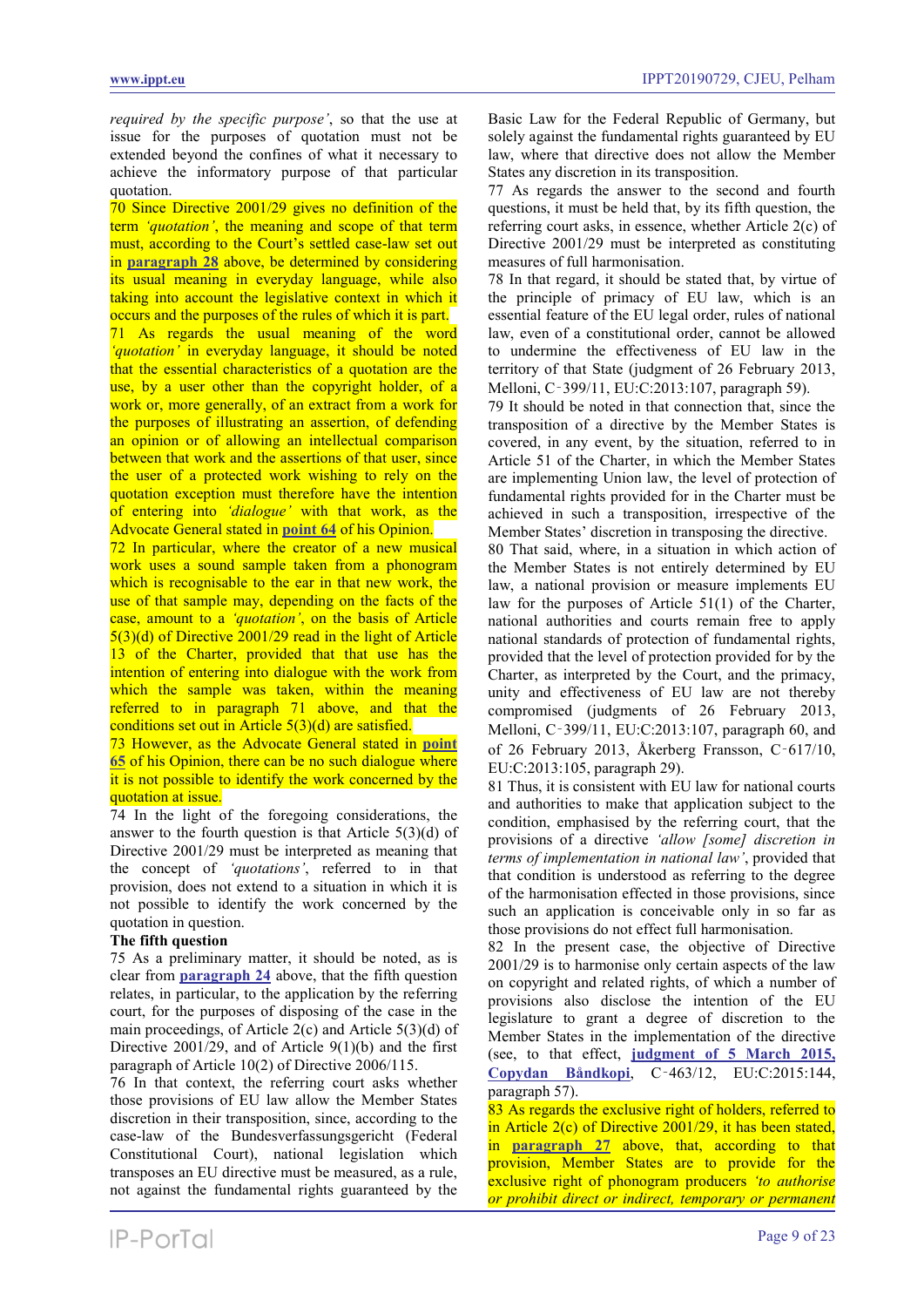*reproduction by any means and in any form, in whole or in part'* of their phonograms.

<span id="page-9-0"></span>84 That provision therefore defines a phonogram producer's exclusive right of reproduction in the European Union in unequivocal terms. Furthermore, that provision is not qualified by any condition, nor is it subject, in its implementation or effects, to any measure being taken in any particular form.

85 It follows that Article 2(c) of Directive 2001/29 constitutes a measure of full harmonisation of the corresponding substantive law (see, by analogy, as regards the exclusive right of an EU trade mark proprietor, judgments of 20 November 2001, **[Zino](https://www.ippt.eu/files/2001/IPPT20011120_ECJ_Davidoff.pdf)  [Davidoff and Levi](https://www.ippt.eu/files/2001/IPPT20011120_ECJ_Davidoff.pdf) Strauss, C**‑**414/99 to C**‑**416/99, [EU:C:2001:617,](https://www.ippt.eu/files/2001/IPPT20011120_ECJ_Davidoff.pdf)** paragraph 39, and of **[12 November](https://www.ippt.eu/files/2002/IPPT20021112_ECJ_Arsenal.pdf)  [2002, Arsenal Football Club, C](https://www.ippt.eu/files/2002/IPPT20021112_ECJ_Arsenal.pdf)**‑**206/01, [EU:C:2002:651](https://www.ippt.eu/files/2002/IPPT20021112_ECJ_Arsenal.pdf)**, paragraph 43).

86 In the light of the foregoing considerations, the answer to the fifth question is that Article 2(c) of Directive 2001/29 must be interpreted as constituting a measure of full harmonisation of the corresponding substantive law.

### **Costs**

87 Since these proceedings are, for the parties to the main proceedings, a step in the action pending before the national court, the decision on costs is a matter for that court. Costs incurred in submitting observations to the Court, other than the costs of those parties, are not recoverable.

On those grounds, the Court (Grand Chamber) hereby rules:

1. Article 2(c) of Directive 2001/29/EC of the European Parliament and of the Council of 22 May 2001 on the harmonisation of certain aspects of copyright and related rights in the information society, must, in the light of the Charter of Fundamental Rights of the European Union, be interpreted as meaning that the phonogram producer's exclusive right under that provision to reproduce and distribute his or her phonogram allows him to prevent another person from taking a sound sample, even if very short, of his or her phonogram for the purposes of including that sample in another phonogram, unless that sample is included in the phonogram in a modified form unrecognisable to the ear.

2. Article 9(1)(b) of Directive 2006/115/EC of the European Parliament and of the Council of 12 December 2006 on rental right and lending right and on certain rights related to copyright in the field of intellectual property must be interpreted as meaning that a phonogram which contains sound samples transferred from another phonogram does not constitute a *'copy'*, within the meaning of that provision, of that phonogram, since it does not reproduce all or a substantial part of that phonogram.

3. A Member State cannot, in its national law, lay down an exception or limitation, other than those provided for in Article 5 of Directive 2001/29, to the phonogram producer's right provided for in Article 2(c) of that directive.

4. Article 5(3)(d) of Directive 2001/29 must be interpreted as meaning that the concept of *'quotations'*, referred to in that provision, does not extend to a situation in which it is not possible to identify the work concerned by the quotation in question.

5. Article 2(c) of Directive 2001/29 must be interpreted as constituting a measure of full harmonisation of the corresponding substantive law.

[Signatures]

### <span id="page-9-1"></span>**OPINION OF ADVOCATE GENERAL SZPUNAR**

delivered on 12 December 2018 (1) Case C‑476/17 Pelham GmbH, Moses Pelham, Martin Haas

Ralf Hütter,

v

Florian Schneider-Esleben

(Request for a preliminary ruling from the Bundesgerichtshof (Federal Court of Justice, Germany))

(Reference for a preliminary ruling — Copyright and related rights — Right of reproduction — Reproduction of minimal parts of a phonogram (sampling) — Free use of a work — Consideration of the fundamental rights of the Charter of Fundamental Rights of the European Union)

# **Introduction**

1. Sampling is the process of taking, by means of electronic equipment, a portion or sample (hence the name of the technique) of a phonogram for the purpose of using it as an element in a new composition in another phonogram. When reused, those samples are often mixed, modified and repeated in a loop in such a way as to be more or less recognisable in the new work. It should also be noted that those samples may be of different lengths; of a duration of between less than a second and several tens of seconds. Sampling is therefore a multifaceted phenomenon, thus making its legal characterisation difficult. (2)

2. Although the concept of composers reusing motifs from earlier works is probably as old as music itself, sampling is a new phenomenon made possible by modern recording and sound modification techniques, at first analogue, but now digital. Unlike the use of a fragment of another musical work in the composition of a new work, the idea behind sampling is to take the sounds fixed in the phonogram, that is to say the work performed and recorded, directly in order to incorporate them into the phonogram that contains the new work. Consequently, sampling is a phenomenon specific to the reality of music recorded in the form of phonograms. In other words, copying fragments from the score of a musical work to be incorporated into the score of a new work and subsequently performing that score does not constitute sampling.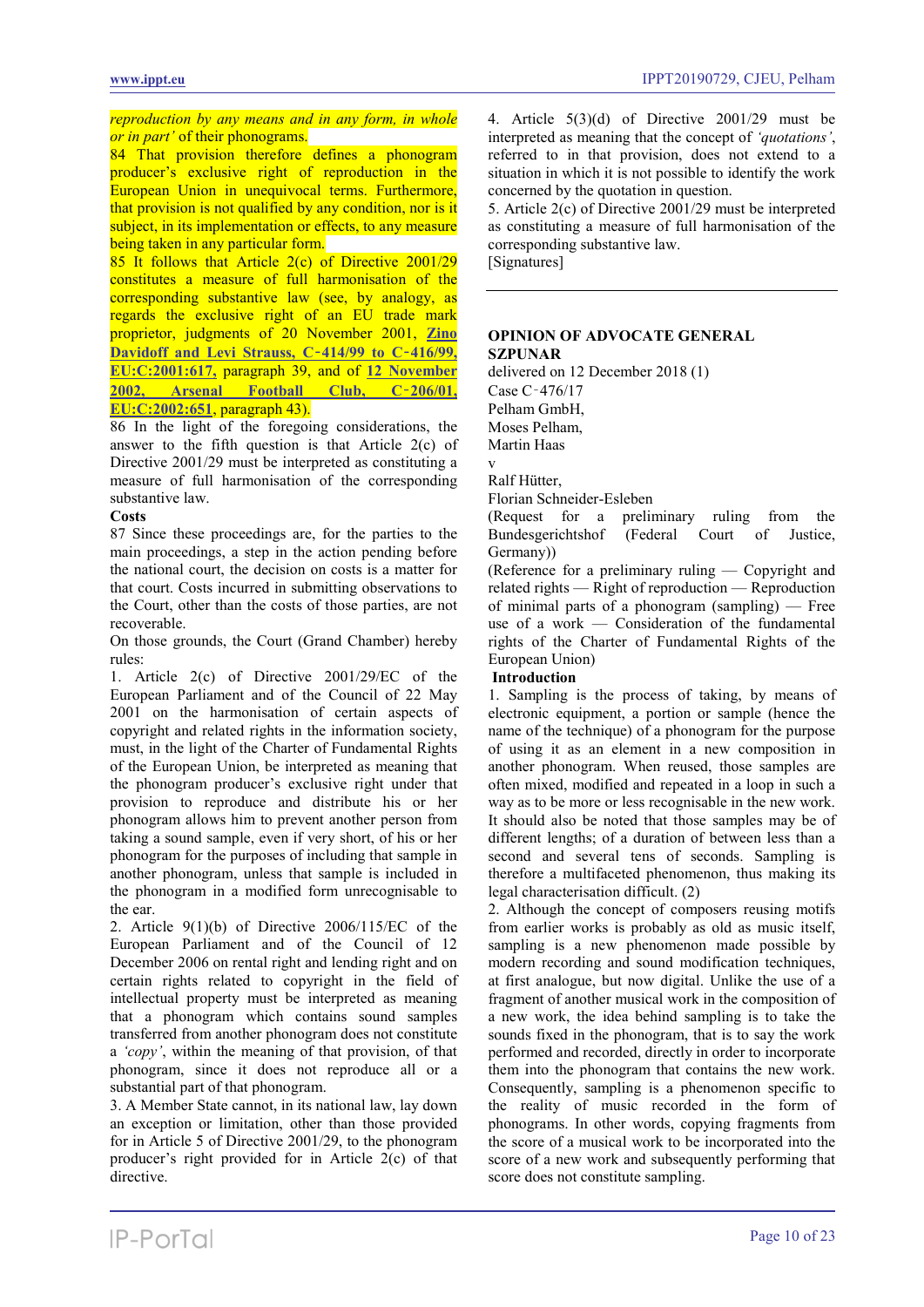3. Although sampling can be used in any musical genre, it is particularly important in rap and hip hop music which developed in the working-class areas of New York (United States) in the 1970s. (3) Rap and hip hop music is rooted in the practice of disc jockeys ('DJs') who splice, manipulate and mix sounds from music tracks recorded on vinyl. That practice has resulted in genuine compositions derived therefrom. Accordingly, sampling forms the basis of those musical genres. Some works may even consist only of a mix of samples.

4. Notwithstanding the importance of its role in that new musical creation, sampling is a genuine legal issue, especially since hip hop left the streets of the Bronx to enter the mainstream and became a significant source of revenue for its authors, performers and producers. The difficulty in the legal assessment of that phenomenon lies in the fact that it is not a question of the classic relationship between works under copyright law, but between phonogram, a commercial product, and work, an artistic creation. By sampling, the artist not only draws inspiration from the creations of others, but also appropriates the results of that effort and editorial investment in the form of the phonogram. That set-up, which is new in copyright law, (4) concerns issues such as the related rights of producers of phonograms, on the one hand, and the creative freedom of samplers, on the other.

5. This request for a preliminary ruling, which brings the issue of sampling within the scope of EU law, is the culmination of a lengthy legal saga at national level, (5) in which two of the highest German courts have already given a ruling. It is now for the Court of Justice to contribute to this debate in which 'postmodern' artistic freedom is set up against good old property rights.

# **Legal context**

#### **European Union law**

6. Article 2(c) of Directive 2001/29/EC of the European Parliament and of the Council of 22 May 2001 on the harmonisation of certain aspects of copyright and related rights in the information society (6) provides:

*'Member States shall provide for the exclusive right to authorise or prohibit direct or indirect, temporary or permanent reproduction by any means and in any form, in whole or in part:*

*… (c) for phonogram producers, of their phonograms; …'* 

7. Under Article  $5(3)(d)$ , (k) and (o) and Article  $5(5)$  of that directive:

*'3. Member States may provide for exceptions or limitations to the rights provided for in Articles 2 and 3 in the following cases:*

*(d) quotations for purposes such as criticism or review, provided that they relate to a work or other subject-matter which has already been lawfully made available to the public, that, unless this turns out to be impossible, the source, including the author's name, is*  *indicated, and that their use is in accordance with fair practice, and to the extent required by the specific purpose;*

*… (k) use for the purpose of caricature, parody or pastiche;*

*… (o) use in certain other cases of minor importance where exceptions or limitations already exist under national law, provided that they only concern analogue uses and do not affect the free circulation of goods and services within the Community, without prejudice to the other exceptions and limitations contained in this Article.*

*… 5. The exceptions and limitations provided for in paragraphs 1, 2, 3 and 4 shall only be applied in certain special cases which do not conflict with a normal exploitation of the work or other subject-matter and do not unreasonably prejudice the legitimate interests of the rightholder.'* 

8. Article 9(1)(b) of Directive 2006/115/EC of the European Parliament and of the Council of 12 December 2006 on rental right and lending right and on certain rights related to copyright in the field of intellectual property (7) provides:

*'1. Member States shall provide the exclusive right to make available to the public, by sale or otherwise, the objects indicated in points (a) to (d), including copies thereof, hereinafter "the distribution right":* 

*… (b) for phonogram producers, in respect of their phonograms;*

9. Under the first subparagraph of Article 10(2) of that directive:

*'Irrespective of paragraph 1, any Member State may provide for the same kinds of limitations with regard to the protection of performers, producers of phonograms, broadcasting organisations and of producers of the first fixations of films, as it provides for in connection with the protection of copyright in literary and artistic works.'* 

#### **German law**

*…'* 

10. Directives 2001/29 and 2006/115 were transposed into German law by the Gesetz über Urheberrecht und verwandte Schutzrechte — Urheberrechtsgesetz (German Law on Copyright and Related Rights) of 9 September 1965 ('the UrhG'). The rights of phonogram producers are protected under Paragraph 85(1) of that law.

11. Paragraph 24 of the UrhG contains a general exception to copyright which is worded as follows:

*'1. An independent work created in the free use of the work of another person may be published and exploited without the consent of the author of the work used.*

*2. Subparagraph 1 shall not apply to the use of a musical work in which a melody is recognisably taken from the work and used as the basis for a new work.'* 

**Facts, the main proceedings, and the questions referred for a preliminary ruling**

*…*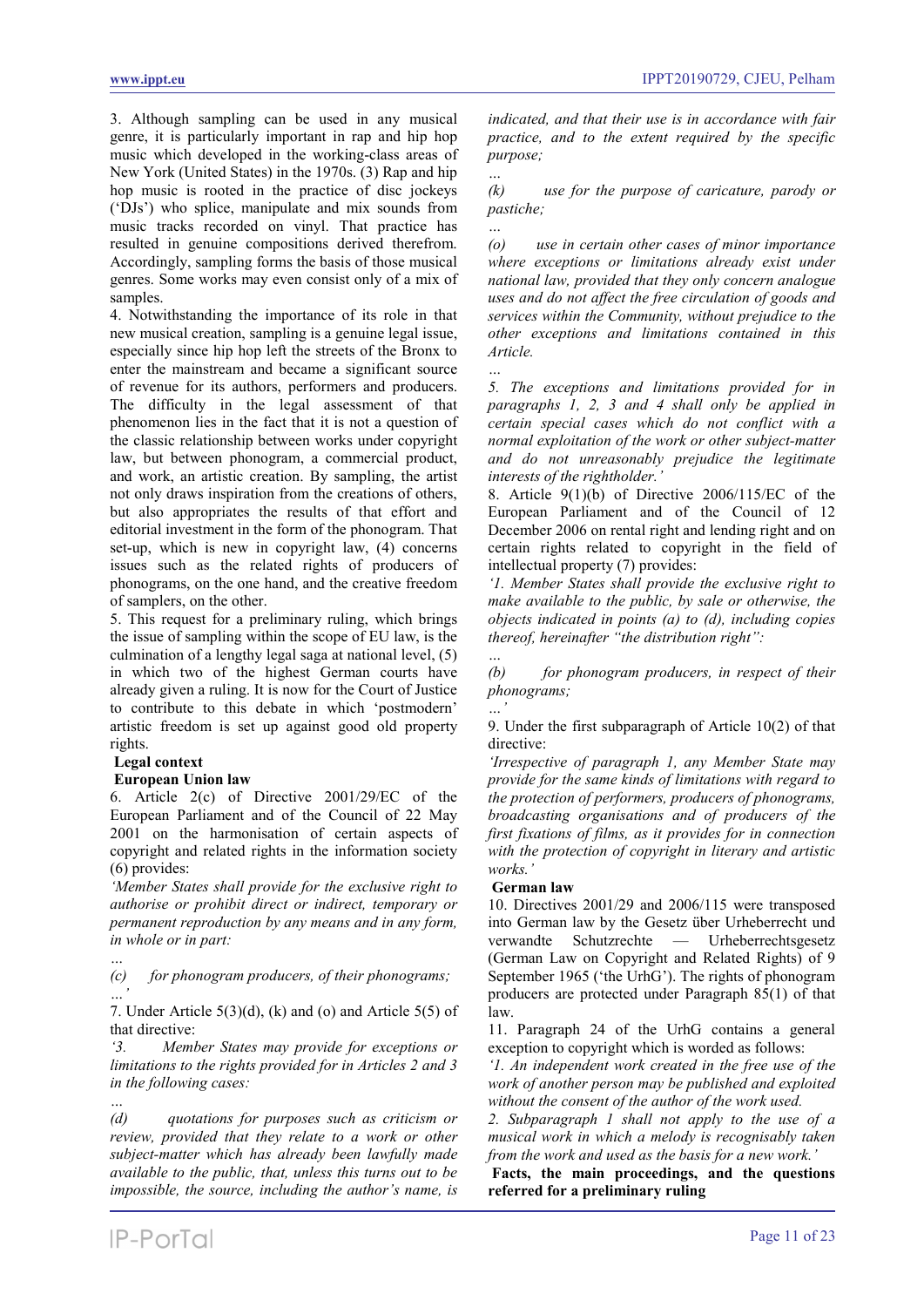12. Mr Ralf Hütter and Mr Florian Schneider-Esleben, claimants at first instance and respondents in the appeal on a point of law in the main proceedings ('the respondents'), are members of the music group Kraftwerk. In 1977, the group published a phonogram which features the song Metall auf Metall. The respondents are the producers of that phonogram, but also the performers of the work in question and Mr Hütter is also the author (composer).

13. Pelham GmbH, a company governed by German law, defendant at first instance and appellant on a point of law in the main proceedings, is the producer of a phonogram which features the song *Nur mir*, performed, inter alia, by the singer Sabrina Setlur. Mr Moses Pelham and Mr Martin Haas, also defendants at first instance and appellants on a point of law in the main proceedings, are the authors of that work.

14. The respondents claim that Pelham, Mr Pelham and Mr Haas ('the appellants') copied — electronically sampled — approximately two seconds of a rhythm sequence from the song Metall auf Metall and incorporated it, as a continuous loop, in the song *Nur mir*. They submit that the appellants thus infringed the related right they hold as producers of the phonogram in question. In the alternative, the respondents invoke the intellectual property rights they hold as performers and allege an infringement of Mr Hütter's copyright in the musical work. In the further alternative, the respondents allege an infringement of competition law. However, the proceedings before the referring court concern only the rights of the respondents as producers of the phonogram.

15. The respondents requested the termination of the infringement, the award of damages, the provision of information and the surrender of the phonograms for the purposes of destruction. The court of first instance upheld the action and the appeal brought by the appellants in the main proceedings was unsuccessful. By judgment of 20 November 2008, the referring court, in response to an appeal on a point of law brought by the appellants, upheld the judgment of the appeal court and the case was referred back to the appeal court for further examination. The appeal court again dismissed the appeal brought by the appellants. By judgment of 13 December 2012, the referring court, in response to a second appeal on a point of law brought by the appellants, dismissed that appeal. That judgment was annulled by the Bundesverfassungsgericht (Federal Constitutional Court, Germany), (8) which referred the case back to the referring court.

16. In those circumstances, the Bundesgerichtshof (Federal Court of Justice, Germany) decided to stay the proceedings and to refer the following questions to the Court of Justice for a preliminary ruling:

*'(1) Is there an infringement of the phonogram producer's exclusive right under Article 2(c) of Directive [2001/29] to reproduce its phonogram if very short audio snatches are taken from its phonogram and transferred to another phonogram?*

*(2) Is a phonogram which contains very short audio snatches transferred from another phonogram a copy*  *of the other phonogram within the meaning of Article 9(1)(b) of Directive [2006/115]?*

*(3) Can the Member States enact a provision which — in the manner of Paragraph 24(1) of the [UrhG] inherently limits the scope of protection of the phonogram producer's exclusive right to reproduce (Article 2(c) of Directive 2001/29) and to distribute (Article 9(1)(b) of Directive 2006/115) its phonogram in such a way that an independent work created in free use of its phonogram may be exploited without the phonogram producer's consent?*

*(4) Can it be said that a work or other subject matter is being used for quotation purposes within the meaning of Article 5(3)(d) of Directive [2001/29] if it is not evident that another person's work or another person's subject matter is being used?*

*(5) Do the provisions of EU law on the reproduction right and the distribution right of the phonogram producer (Article 2(c) of Directive 2001/29 and Article 9(1)(b) of Directive 2006/115) and the exceptions or limitations to those rights (Article 5(2) and (3) of Directive 2001/29 and Article 10(2), first sentence, of Directive 2006/115) allow any latitude in terms of implementation in national law?*

*(6) In what way are the fundamental rights set out in the Charter of Fundamental Rights of the European Union ('the Charter') to be taken into account when ascertaining the scope of protection of the exclusive right of the phonogram producer to reproduce (Article 2(c) of Directive 2001/29) and to distribute (Article 9(1)(b) of Directive 2006/115) its phonogram and the scope of the exceptions or limitations to those rights (Article 5(2) and (3) of Directive 2001/29 and Article 10(2), first sentence, of Directive 2006/115)?'* 

17. The request for a preliminary ruling was received at the Court on 4 August 2017. Written observations were submitted by the parties in the main proceedings, the German, French and United Kingdom Governments and the European Commission. All the parties concerned were represented at the hearing on 3 July 2018.

# **Analysis**

18. In the present case, the Bundesgerichtshof (Federal Court of Justice) refers a number of questions to the Court for a preliminary ruling on the interpretation of EU law on copyright and related rights, and fundamental rights, in the event of circumstances such as those at issue in the main proceedings. I will consider those questions in the order in which they were submitted.

# **The first question referred**

19. By its first question referred for a preliminary ruling, the referring court asks, in essence, whether Article 2(c) of Directive 2001/29 should be interpreted as meaning that taking an extract of a phonogram for the purpose of using it in another phonogram (sampling) infringes the exclusive right of the producer of the first phonogram to authorise or prohibit the reproduction of his phonogram within the meaning of that provision, where it is taken without the latter's permission.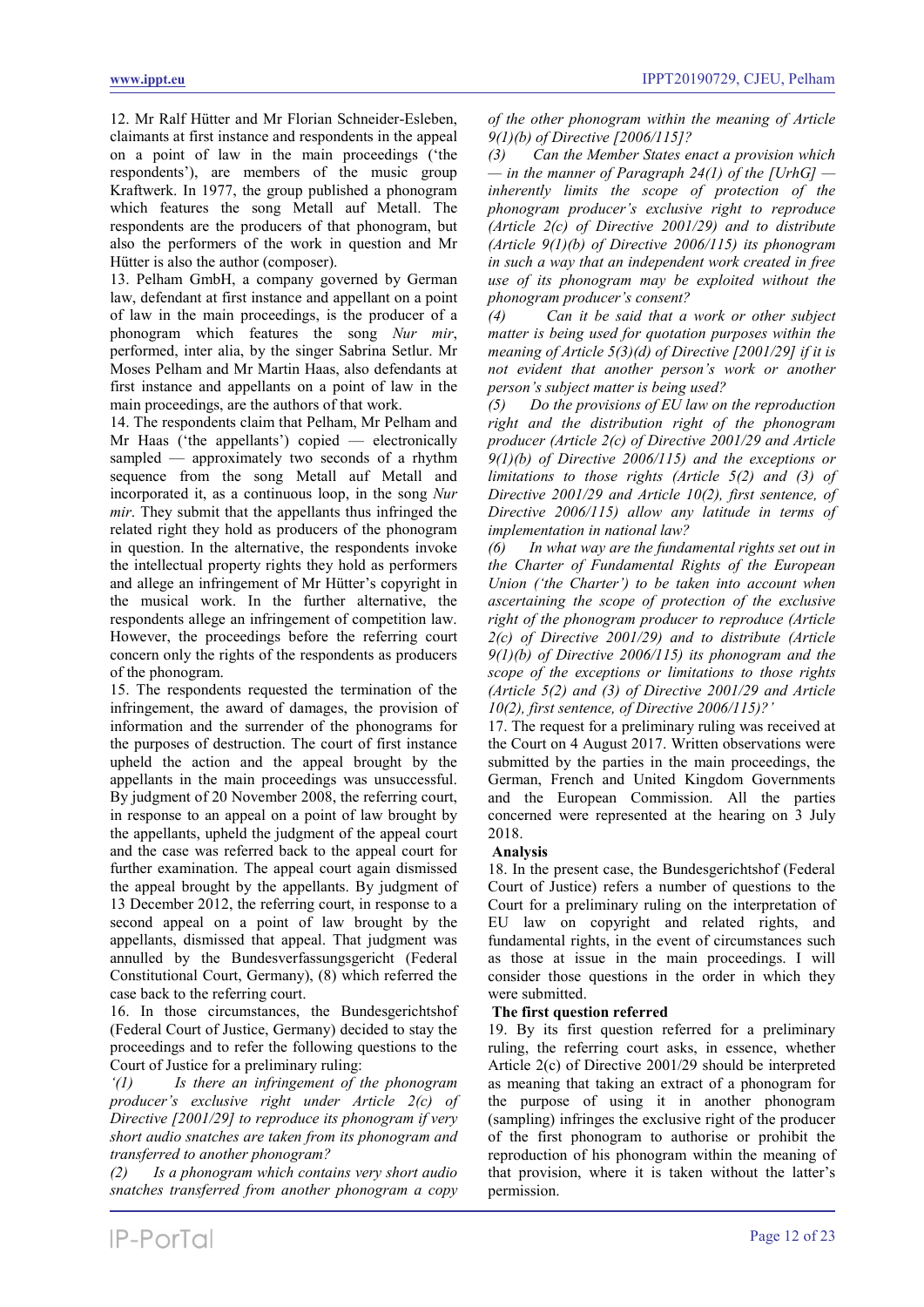20. The interested parties that have submitted observations in the present case have differing views on this subject. While the respondents and the French Government suggest that that question should be answered in the affirmative, the appellants, the other Governments and the Commission suggest, however, that the question should be answered in the negative. Before analysing the various arguments put forward, I believe it would be useful to examine a preliminary question.

### **Preliminary observations — Scope ratione temporis of Directive 2001/29**

21. The referring court observes that Directive 2001/29, in Article 10 thereof, limits the temporal effect of that directive to any acts concluded after 22 December 2002, whereas the phonogram at issue in the main proceedings, which features the work entitled *Nur mir*, appeared in 1997.

22. It should be noted, however, that, according to Article 10(1) of Directive 2001/29, the directive applies in respect of all works and other subject-matter which are, on 22 December 2002, protected by the Member States' legislation, which is the case of the phonogram belonging to the respondents.

23. It is true that, under Article 10(2) of Directive 2001/29, the directive applies without prejudice to any acts concluded and rights acquired before 22 December 2002. It is also true that the Court has held, on the basis of that provision, that acts of using works or other subject-matter prior to that date are not affected by that directive. (9) However, the referring court takes the view that acts of exploitation of the phonogram at issue in the main proceedings also occurred after 22 December 2002. Directive 2001/29 is therefore applicable to those acts.

24. Having clarified that point, I will now examine the substance of the first question referred.

# **Substantive analysis**

25. It is common ground between the parties in the main proceedings that the appellants reproduced an extract of approximately two seconds of a rhythm sequence from the phonogram of the work Metall auf Metall and incorporated it, as a continuous loop, with minimal modifications and in such a way as to be recognisable, as a rhythm sequence in the phonogram of the work *Nur mir*. (10)

26. In my opinion, it goes without saying that such an act amounts to reproduction within the meaning of Article 2 of Directive 2001/29, which concerns, as I recall, any 'direct or indirect, temporary or permanent reproduction by any means and in any form, in whole or in part' of subject-matter. Sampling (generally) involves the direct and permanent reproduction, by digital means and in digital form, of a portion or sample of a phonogram. It therefore seems to be quite clear that that act amounts to an infringement of the right of the producers of the phonogram in question to authorise or prohibit such a reproduction made without their permission.

27. However, the appellants, certain Governments that have submitted observations, and the Commission have put forward a number of arguments to demonstrate that such a right of producers must be limited so that acts of reproduction such as the one at issue in the main proceedings do not fall within the scope of that exclusive right.

### **– The de minimis threshold**

28. In the first place, those parties draw an analogy with the Court's case-law relating to copyright protection of extracts of works. The Court has held that copyright protection concerns works which are the expression of the intellectual creation of the author. Accordingly, extracts of works may be protected by copyright provided that they contain elements which are the expression of the intellectual creation of the author of the work. (11) With regard to the right of producers of phonograms protecting not intellectual creation but financial investment, some of the parties argue in the present case that that right protects only extracts of phonograms that are long enough to represent that investment. Consequently, taking — or sampling — very small extracts would not pose a threat to the financial interests of producers of phonograms and would not therefore fall within the scope of their exclusive right. Accordingly, according to some of the parties, the protection of the rights of phonogram producers is subject to a de minimis threshold, as is the protection of the rights of authors.

29. It seems to me that this reasoning is based on a misreading of the aforementioned case-law of the Court. In its judgment in Infopaq International, the Court found that the literary works at issue in that case consisted of words which, considered in isolation, were not protected by copyright. Only their original arrangement was protected as an intellectual creation of the author of the work. (12) That finding is obvious: the author of a literary work cannot appropriate common words or expressions, in the same way that a composer cannot claim an exclusive right over the notes or a painter a right over the colours. However, this in no way constitutes recognition of a de minimis threshold in the protection of works by copyright, but is simply the result of the definition of the work, within the meaning of copyright, as an intellectual creation of the author of the work. Although the Court held in that judgment that the reproduction of an extract comprising only eleven words of a newspaper article may fall within the scope of the exclusive right of reproduction set out in Article 2 of Directive 2001/29, (13) it is therefore difficult to find recognition of any de minimis threshold in that case-law.

30. The reasoning followed by the Court concerning extracts of a work cannot, however, be applied to phonograms. A phonogram is not an intellectual creation consisting of a composition of elements such as words, sounds, colours etc. A phonogram is a fixation of sounds which is protected, not by virtue of the arrangement of those sounds, but rather on account of the fixation itself. Consequently, although, in the case of a work, it is possible to distinguish the elements which may not be protected, such as words, sounds, colours etc., from the subject-matter which may be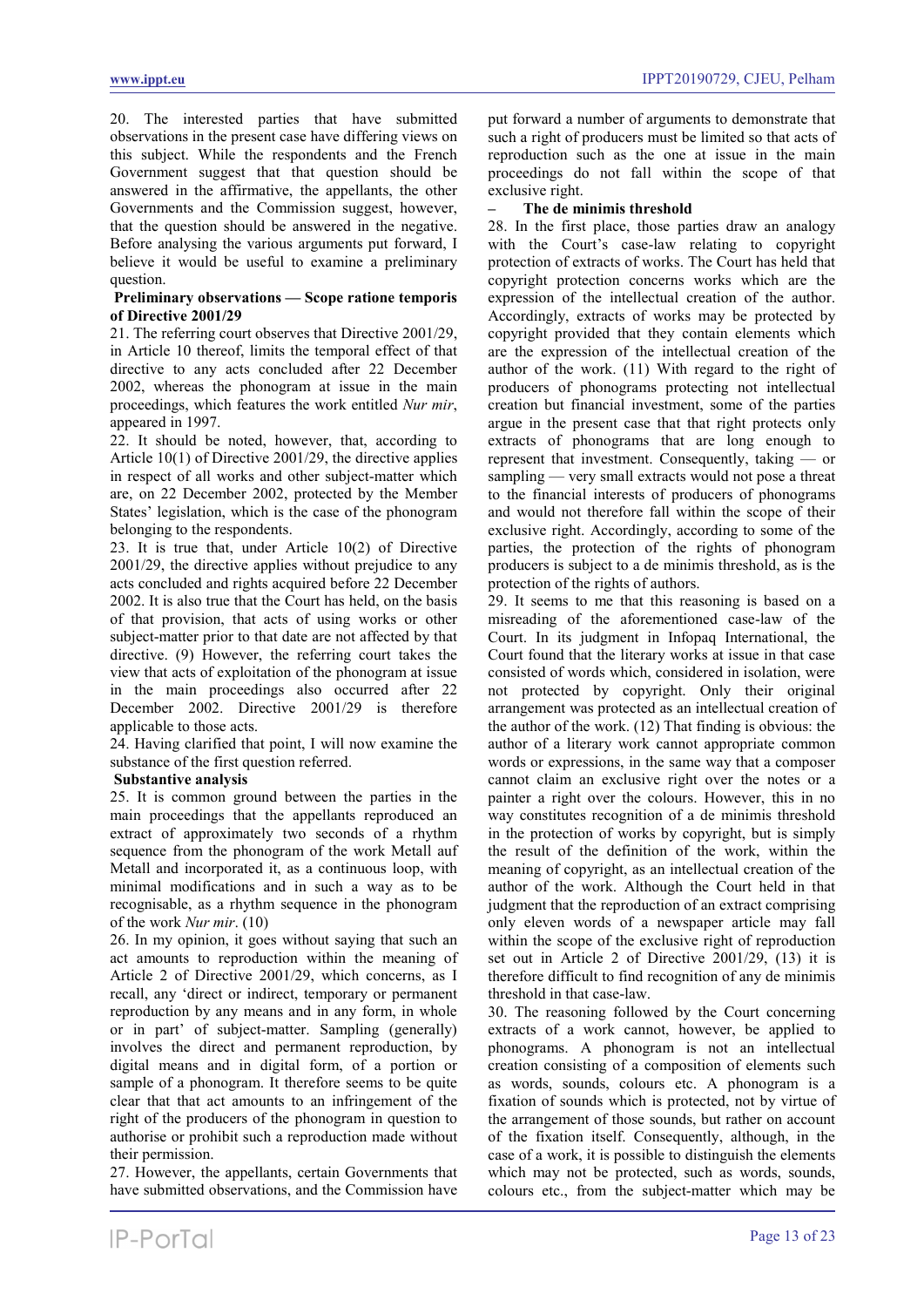protected in the form of the original arrangement of those elements, such a distinction is not, however, possible in the case of a phonogram. A phonogram is not made up of small particles that are not protectable: it is protected as an indivisible whole. Moreover, in the case of a phonogram, there is no requirement for originality, because a phonogram, unlike a work, is protected, not by virtue of its creativeness, but rather on account of the financial and organisational investment. In other words, a sound or a word cannot be monopolised by an author as a result of its inclusion in a work. By contrast, from the moment they are recorded, the same sound performed by a musician or the same word read out loud constitute a phonogram which falls within the scope of copyright and related rights protection. The reproduction of such a recording is therefore the exclusive right of the producer of that phonogram. However, anyone may reproduce the same sound himself.

31. It is true that a similar concept of the de minimis threshold has been developed in the case-law of the United States courts on sampling. (14) It is, however, a radically different legal environment to that of continental Europe and EU law. Indeed, under US law, phonograms are protected by copyright in the same way as works and other subject-matter. It is therefore required that they display a minimum degree of originality. The existence of a de minimis threshold has been generally recognised in respect of all such subjectmatter since the nineteenth century and that threshold is one of the criteria for assessing the application of the general exception of fair use. (15) I take the view that the reasoning of the US courts cannot therefore be applied to EU law.

32. Moreover, it seems to me that a de minimis threshold poses serious practical difficulties associated with its application. First of all, it is necessary to establish a threshold. Should it only be quantitative (length of the extract reproduced) or also qualitative (significance of the extract for the work in question)? In addition, should the threshold be assessed in relation to the source phonogram, the target work or both? To take the example of the phonograms at issue in the main proceedings, the extract taken by the appellants is approximately two seconds long. It would therefore seem that, a priori, it could fall below a de minimis threshold as claimed by some of the interested parties in the present case. However, it should be observed that the phonograms in question feature works belonging to two genres of music — electronic music in respect of Metall auf Metall and rap with regard to *Nur mir* — in which rhythm plays a key role in the composition of works. By copying a rhythm sequence from the song Metall auf Metall and incorporating it, as a continuous loop, in the song *Nur mir*, the appellants have effectively copied a substantial part of the first phonogram for use as the entire rhythm section of their work. (16) According to a qualitative approach, that would undoubtedly exceed any de minimis threshold. To be convinced of this, it is sufficient to delete the rhythm section in question from both phonograms and

33. Lastly, it is, in my opinion, incorrect to limit the legitimate financial interests of producers of legitimate financial interests of producers phonograms to protection against piracy, that is to say against the distribution or the communication of their phonograms as such to the public. Producers can exploit phonograms in other ways than by selling copies, such as authorising sampling and generating income therefrom. The fact that the right of the phonogram producer in the phonogram is aimed at protecting his financial investment does not preclude that right from covering other uses such as sampling. Furthermore, if the legislature has chosen to give producers, as an instrument to protect their financial interests, the exclusive right to authorise or prohibit any reproduction of their phonograms, in whole or in part, it does not seem logical to me to call that choice into question on the grounds that that such a right does not satisfy the objective pursued.

### **– Level of protection equal to that of works**

34. Second, some of the interested parties that have submitted observations in the present case claim, again referring to the judgment in *Infopaq International*, (17) that producers of phonograms cannot be eligible for greater protection than that given to authors. I am not, however, convinced by that argument, for two reasons. 35. On the one hand, as in respect of the argument relating to the de minimis threshold, I take the view that that argument is based on a misinterpretation of the scope of the aforementioned judgment. In that judgment, the Court defined the concept of 'work' within the meaning of EU copyright law, by holding that it constituted the author's own intellectual creation. The same criterion for protection must be applied to extracts of a work, excluding from the protection the elements of that work which must clearly remain in the public domain, such as words taken in isolation or common expressions. It is therefore in no way a limitation of the protection but rather a definition of what should be protected. So far as concerns phonograms, the fact that the subject-matter of protection is different does not mean that the protection exceeds that given to works. Both works and phonograms are protected as a whole.

36. On the other hand, the right to the protection of the phonogram exists and applies quite independently of the protection of the work possibly featured in that phonogram. While the majority of phonograms contain the fixation of the performances of works protected by copyright, there are, however, other situations. The phonogram may, for example, contain the fixation of the performance of a work for which the protection has expired or even sounds which in no way constitute a work, such as sounds of nature. Such a phonogram constitutes the subject-matter of the protection in its own right. This is, moreover, confirmed by the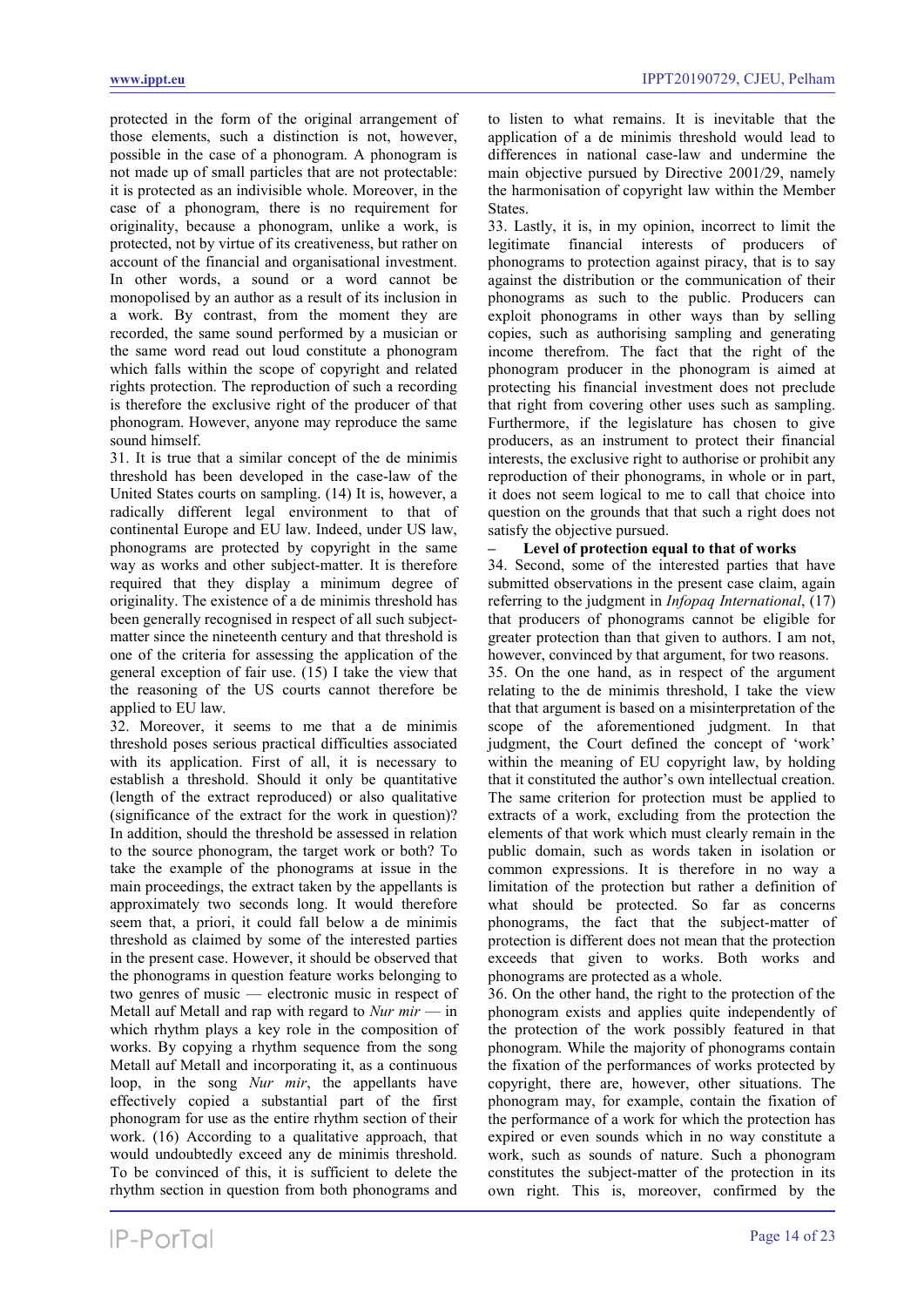definition of phonogram set out in the World<br>Intellectual Property Organisation (WIPO) Intellectual Property Organisation (WIPO) Performances and Phonograms Treaty (18), Article 2(b) of which states that a phonogram is 'the fixation of the sounds of a performance or of other sounds'. Although the rights of producers of phonograms are rights related to copyright, they are not, however, derived rights. Accordingly, the scope of protection of a phonogram is in no way subject to the scope of protection of the work that it may possibly contain.

# **– The analogy with the protection of the rights of makers of databases**

37. Third, some of the interested parties draw an analogy between the protection of phonograms and that of databases. Article 7(1) of Directive 96/9/EC of the European Parliament and of the Council of 11 March 1996 on the legal protection of databases (19) provides for a sui generis right for the maker of a database to prevent 'extraction and/or re-utilisation of the whole or of a substantial part' of that database. According to those parties, the situation of a producer of phonograms is similar to that of a maker of databases, in so far as, in both cases, the right granted to them is for the protection of their financial investments. Consequently, the protection of producers of phonograms should also be limited to the reproduction of a substantial part of the phonogram.

38. I am, however, more sympathetic to the argument put forward in that regard by the respondents, according to which a reading a contrario of Directive 2001/29 should be adopted in the present case. That directive contains no references to the protection of a substantial part of the phonogram. On the contrary, the producer of the phonogram is protected against unauthorised reproduction, 'in whole or in part', of the phonogram in question, in the same way as the author of a work (and, moreover, like the author of a database under Article 5(1) of Directive 96/9). Accordingly, the literal interpretation of Directives 96/9 and 2001/29 already excludes, in my opinion, any possibility of drawing an analogy between the scope of protection of a maker of databases and that of a producer of phonograms.

# **– Protection of the phonogram as a whole**

39. Fourth, nor can I agree with the argument put forward by the Commission that Article 11 of the WIPO Performances and Phonograms Treaty provides only for protection against the unauthorised reproduction of a phonogram as a whole. (20) Indeed, Article 11 of that treaty reproduces the wording of Article 10 of the Rome Convention. (21) According to the WIPO Guide to interpreting that convention, (22) at the Diplomatic Conference that adopted the text, the view was taken that 'the right of reproduction is not qualified, and is to be understood as including rights against partial reproduction of a phonogram'. (23) Article 11 of the abovementioned WIPO Treaty must therefore be interpreted in the same way. Furthermore, Article 2 of Directive 2001/29 expressly refers to the reproduction 'in part' of a phonogram.

40. I therefore propose that the answer to the first question referred for a preliminary ruling be that Article 2(c) of Directive 2001/29 must be interpreted as meaning that taking an extract of a phonogram for the purpose of using it in another phonogram (sampling) infringes the exclusive right of the producer of the first phonogram to authorise or prohibit the reproduction of his phonogram within the meaning of that provision, where it is taken without the latter's permission.

# **The second question referred**

41. By its second question referred for a preliminary ruling, the referring court asks whether Article 9(1)(b) of Directive 2006/115 should be interpreted as meaning that a phonogram which contains extracts transferred from another phonogram (samples) is a copy of the other phonogram within the meaning of that provision.

42. The interested parties that have submitted observations in the present case, with the exception of the French Government, seem to analyse the first and second questions referred together and are inclined to give corresponding answers (although those answers differ from one party to the next). However, I rather take the view, as does the French government, that Article 9(1)(b) of Directive 2006/115 should be interpreted in the light of its objective and independently of Directive 2001/29.

43. Article 9 of Directive 2006/115 provides for a distribution right for, inter alia, phonogram producers. That right concerns making available to the public, by sale or otherwise, copies of subject-matter, including phonograms.

44. At international level, that same right is recognised under the Geneva Convention. (24) The European Union is not a party to that convention, but 22 Member States are. Moreover, that convention is probably referred to in recital 7 of Directive 2006/115 as one of the 'international conventions on which the copyright and related rights laws of many Member States are based' with which compliance should be ensured in the context of the harmonisation carried out by that directive.

<span id="page-14-0"></span>45. The main purpose of the distribution right is to protect against what is commonly referred to as 'piracy', that is to say the production and distribution to the public of counterfeit copies of phonograms (and other subject-matter, such as films). Those copies, by replacing lawful copies, significantly decrease the revenue of phonogram producers and, consequently, the revenue that authors and performers may legitimately expect to receive from the sale of lawful copies. The threat of piracy is expressly referred to in recital 2 of Directive 2006/115 as one of the reasons for the adoption of that directive.

<span id="page-14-1"></span>46. Piracy is characterised by the production and distribution of counterfeit copies of phonograms intended to replace lawful copies. It is for that reason that Article 1 of the Geneva Convention defines a duplicate as 'an article which contains sounds taken directly or indirectly from a phonogram and which embodies all or a substantial part of the sounds fixed in that phonogram'. Only a copy of this kind gives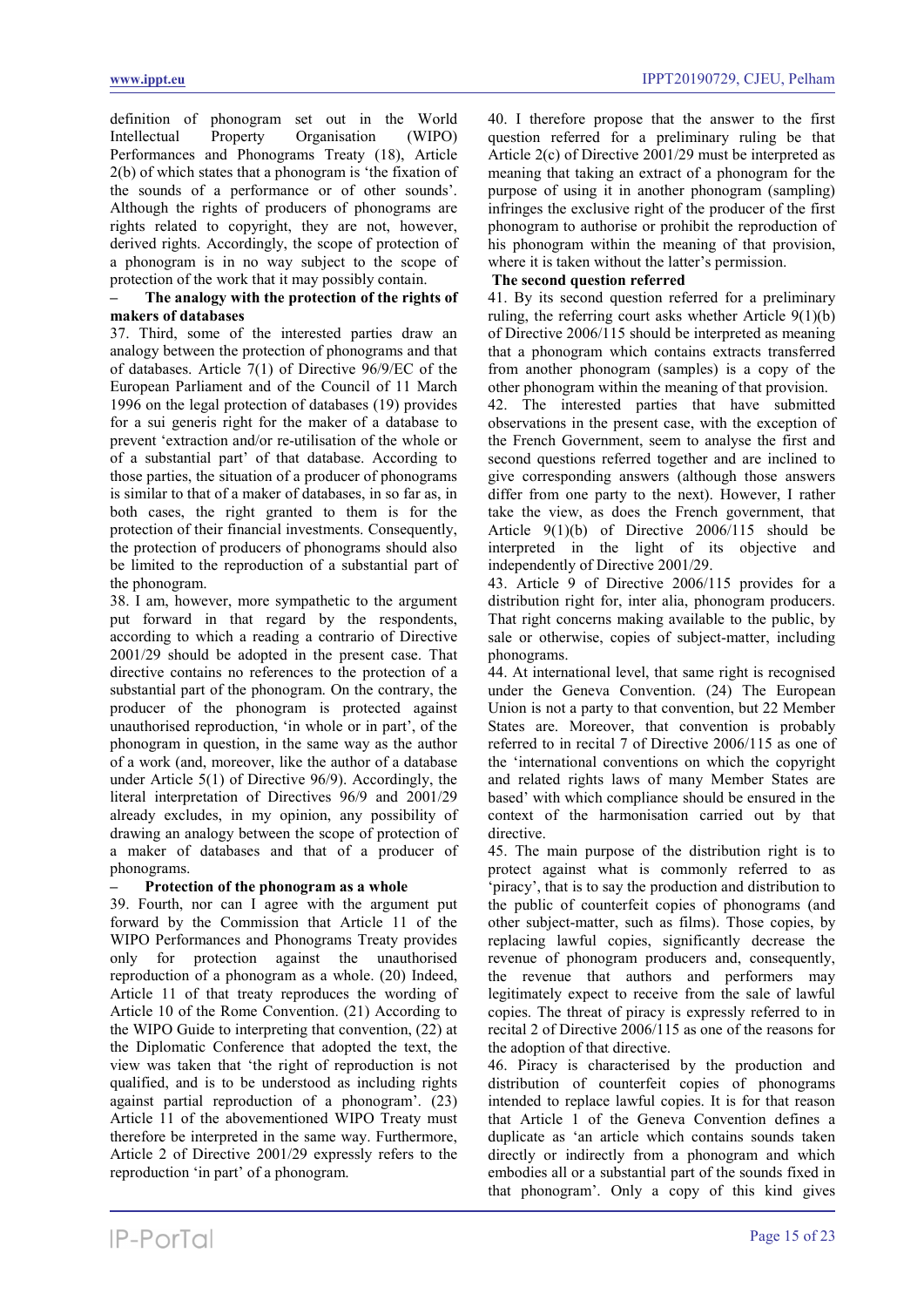listeners the opportunity to listen to the phonogram without having to purchase a lawful copy.

47. In so far as Article 9 of Directive 2006/115 provides for the same distribution right as the Geneva Convention and since both acts have the same objective — protection against piracy — I am of the opinion that the concept of 'copy' contained in that provision must be interpreted in a similar way to that convention and in the light of that objective, that is to say as meaning a copy which incorporates all or a substantial part of the sounds of a protected phonogram and which are intended to replace lawful copies thereof. I take the view that the scope of that provision is therefore narrower than that of Article 2 of Directive 2001/29.

48. Sampling is not used to produce a phonogram that replaces the original phonogram, but to create a new work independent of that phonogram. In the same way, a phonogram created through sampling does not incorporate all or a substantial part of the sounds of the original phonogram. Such a phonogram should not therefore be classified as a copy within the meaning of Article 9(1)(b) of Directive 2006/115.

49. Accordingly, I propose that the answer to the second question referred for a preliminary ruling is that Article 9(1)(b) of Directive 2006/115 must be interpreted as meaning that a phonogram which contains extracts transferred from another phonogram (samples) is not a copy of the other phonogram within the meaning of that provision.

### **The third question referred**

50. By its third question referred for a preliminary ruling, the referring court asks, in essence, whether Article 2(c) of Directive 2001/29 and Article 9(1)(b) of Directive 2006/115 must be interpreted as precluding the application of a provision of the national law of a Member State, such as Paragraph 24(1) of the UrhG, according to which an independent work may be created in the free use of another work without the consent of the author of the work used, (25) to phonograms.

51. As I explained in my answer to the second question referred, Article 9 of Directive 2006/115 does not apply to reproductions of subject-matter which are not intended to replace lawful copies of thereof. This is particularly the case of independent works created by using elements of other works. Article 9 of Directive 2006/115, which does not apply to the situations governed by Paragraph 24 of the UrhG, does not preclude this. The analysis of the third question must therefore be limited to the interpretation of the provisions of Directive 2001/29.

52. Directive 2001/29 establishes, in Articles 2 to 4 thereof, the exclusive rights granted to certain categories of persons, in particular the right of phonogram producers to authorise or prohibit the reproduction of their phonograms, as provided for in Article 2(c) of that directive. Those rights are unconditional. However, Article 5 of Directive 2001/29 sets out a number of exceptions to and limitations on those exclusive rights that the Member States are authorised to make provision for under their national

law. That list of exceptions and limitations is exhaustive, as confirmed by recital 32 of Directive 2001/29 and the Court's settled case-law. (26)

53. That list contains certain exceptions and limitations to exclusive rights to facilitate dialogue and artistic confrontation through the use of pre-existing works including, inter alia, the quotation exception provided for in Article 5(3)(d) of Directive 2001/29 and the caricature, parody or pastiche exception set out in Article  $5(3)(k)$ .

54. By contrast, the list of exceptions and limitations to exclusive rights set out in Article 5 of Directive 2001/29 does not include a general exception permitting the use of works of others for the purposes of creating a new work. It follows that the Member States are not entitled to provide for such an exception under national law if it were to extend further than the exceptions set out in Directive 2001/29, in particular those referred to in the previous paragraph.

55. That finding is not called into question by the fact that, as the referring court observes, under German law, the provisions of Paragraph 24(1) of the UrhG are not regarded as an exception to copyright, but rather as a limitation inherent in it. Article 5 of Directive 2001/29 does not distinguish between the exceptions and limitations to copyright (or related rights). Some of the situations provided for in that provision concern limitations which are as inherent in copyright as the possibility of free use of a work for the purposes of creating another. One can mention the example of the private copying exception, provided for in Article 5(2)(b) of Directive 2001/29. (27) The EU legislature nevertheless found it necessary to include that limitation in the list of possible exceptions and **limitations** 

56. Moreover, as the respondents rightly observe, to allow each Member State to introduce limitations not included in the list provided for in Article 5 of Directive 2001/29 which it considers to be inherent in copyright would threaten the effectiveness of the harmonisation of exceptions to copyright undertaken by the EU legislature. As stated in recital 31 of that directive, the elimination of differences in the application of those exceptions to copyright and related rights by the Member States is one of the objectives pursued by that directive.

57. It is true that Article 5(3)(o) of Directive 2001/29 contains a standstill clause as regards the application by the Member States of exceptions and limitations which already existed under national law at the time of entry into force of that directive. However, this is a question of the use of subject-matter in 'certain … cases of minor importance'. I take the view that an exception as broad as that provided for in Paragraph 24(1) of the UrhG cannot be regarded as being limited to certain cases of minor importance. In addition, uses falling within the scope of Article 5(3)(o) of Directive 2001/29 must be limited to analogue uses. In any event, that provision cannot therefore cover the communication to the public by electronic means of phonograms containing extracts from other phonograms.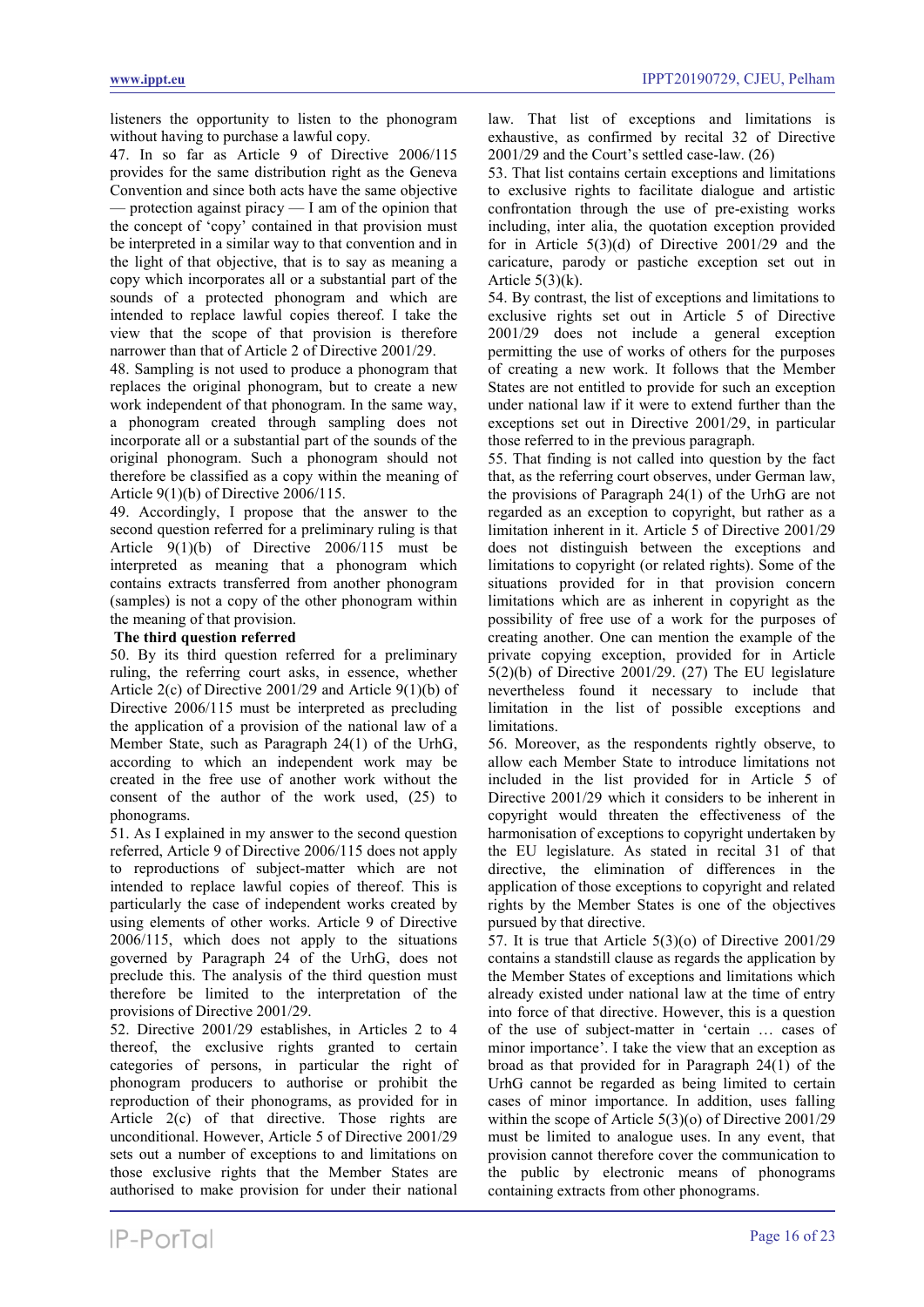58. Lastly, according to Article 5(5) of Directive 2001/29, the exceptions and limitations provided for in that article apply only in certain special cases which do not adversely affect the normal exploitation of the work or other subject-matter and do not unreasonably prejudice the legitimate interests of the rightholder. That provision, commonly referred to as the 'three-step test', reflects similar provisions of international conventions on copyright and related rights. It constitutes a restriction of the exceptions and limitations applicable to exclusive rights. By contrast, that provision cannot be understood as authorising the introduction of exceptions and limitations not provided for or as extending the scope of the existing exceptions on the grounds that they do not adversely affect the normal exploitation of the work or other subject-matter or the legitimate interests of the holders of exclusive rights. (28)

59. I therefore propose that the answer to the third question referred for a preliminary ruling is that Article 2(c) of Directive 2001/29 must be interpreted as precluding the application of a provision of the national law of a Member State, such as Paragraph 24(1) of the UrhG, according to which an independent work may be created in the free use of another work without the consent of the author of the work used, to phonograms, in so far as it exceeds the scope of the exceptions and limitations to exclusive rights provided for in Article 5(2) and (3) of that directive.

# **The fourth question referred**

60. By its fourth question referred for a preliminary ruling, the referring court asks, in essence, whether the quotation exception provided for in Article 5(3)(d) of Directive 2001/29 applies where an extract of a phonogram has been incorporated into another phonogram such that it forms an indistinguishable part of the second phonogram.

61. That question concerns the substantive issue of the application of the quotation exception in situations such as that at issue in the main proceedings.

<span id="page-16-1"></span>62. The quotation exception has its origin and is mainly used in literary works. However, in my opinion, there is nothing to indicate that, under EU copyright law, the quotation exception may not concern other categories of works, in particular, musical works. (29) It must also be assumed that such a quotation may be effected through the reproduction of an extract of a phonogram, since the exceptions and limitations provided for in Article 5 of Directive 2001/29 concern the rights of phonogram producers as well as the rights of authors.

63. However, a quotation must satisfy a number of conditions in order to be considered lawful. Three of those conditions are particularly relevant with regard to use such as that at issue in the main proceedings.

<span id="page-16-0"></span>64. The first of those conditions is expressly provided for in Article 5(3)(d) of Directive 2001/29 and concerns the purpose of the quotation in question. According to that provision, the quotation must be 'for purposes such as criticism or review'. The use of the words 'such as' indicates that it is not an enumerative list of the purposes of the quotation, but rather an illustration.

Many quotations, in particular artistic quotations, for example musical quotations, are not for purposes of criticism or review, but pursue other objectives. Nevertheless, the wording of the provision in question clearly indicates, in my opinion, that the quotation must enter into some kind of dialogue with the work quoted. Whether in confrontation, as a tribute to or in any other way, interaction between the quoting work and the work quoted is necessary.

<span id="page-16-2"></span>65. The second condition for the lawfulness of a quotation, which arises in one way or another from the first, is the unaltered and distinguishable character of the quotation. Accordingly, in the first place, the extract quoted must be incorporated in the quoting work as such or, in any event, without modification (certain amendments being traditionally permitted, particularly translation). In the second place — this is the point directly raised by the question referred — the quotation must be incorporated into the quoting work so that it may be easily distinguished as a foreign element. That requirement may be inferred from the first condition: how could the quoting work enter into dialogue with or be compared to the work quoted if the two are indissociable from one another?

66. The two conditions referred to above make it possible to distinguish between quotation and plagiarism.

67. Sampling in general, and the use of the phonogram at issue in the main proceedings in particular, do not satisfy those conditions. The aim of sampling is not to enter into dialogue with, be used for comparative purposes, or pay tribute to the works used. Sampling is the act of taking extracts from other phonograms, which are used as raw materials, to be included in new works to form integral and unrecognisable parts. Moreover, those extracts are often modified and mixed in such a way that all original integrity is lost. It is not therefore a form of interaction but rather a form of appropriation. The case in point, where an extract from a phonogram — too short to allow any interaction — is repeated in a loop throughout the new phonogram for use as the rhythm section, is a perfect illustration.

68. In addition to those substantive conditions for the lawfulness of a quotation, Article 5(3)(d) of Directive 2001/29 also sets out a third formal requirement: to indicate the source, including the author's name, unless it is not possible. Of course, in the case of a musical work, it is difficult (even if not impossible) to indicate the source of the quotation in the work itself. However, this can be done, for example, in the description of the quoting work, or even in its title. I do not believe that it is customary in hip hop or rap culture to indicate the sources of the samples that make up the works belonging to those genres of music. In any event, it is not apparent from the order for reference that the appellants tried to indicate the source of the extract used in the song *Nur mir* or the names of the respondents.

69. I therefore propose that the answer to the fourth question referred for a preliminary ruling be that the quotation exception provided for in Article 5(3)(d) of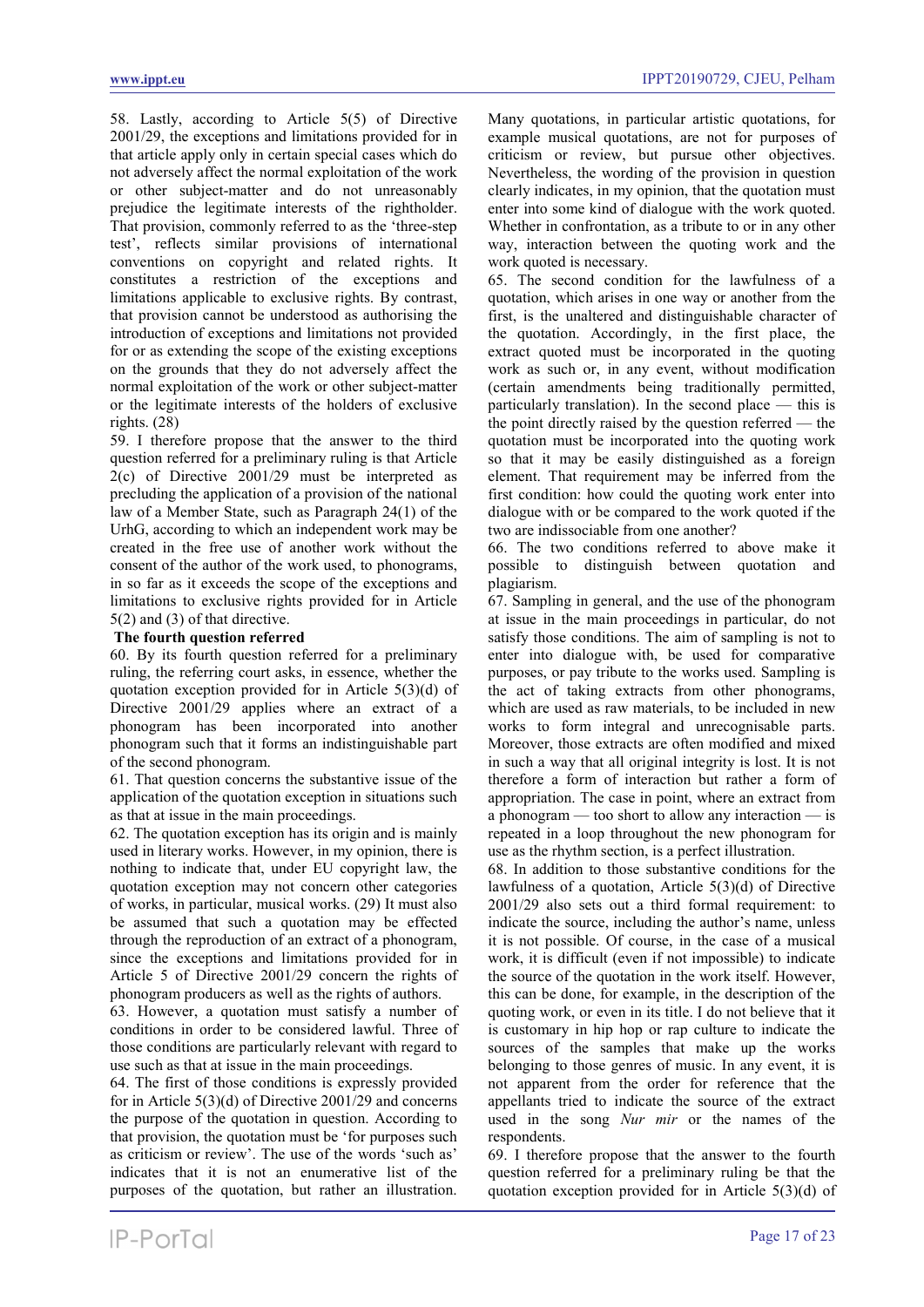Directive 2001/29 does not apply where an extract of a phonogram has been incorporated into another phonogram without any intention of interacting with the first phonogram and in such a way that it forms an indistinguishable part of the second phonogram.

70. Among the exceptions and limitations provided for in Article 5(3) of Directive 2001/29 is the caricature, parody or pastiche exception (Article 5(3)(k) of Directive 2001/29) referred to above. That exception could possibly be taken into account with regard to the use of extracts from one phonogram in another phonogram. That exception is not transposed as such into German law but could be inferred, according to the referring court, from Paragraph 24(1) of the UrhG. However, in my opinion, that court was right to dismiss the idea of applying that exception to the present case. That exception, like the quotation exception, presupposes interaction with the work used, or at least with its author, which is lacking in the case of sampling, such as that at issue in the main proceedings. (30)

# **The fifth question referred**

71. By its fifth question referred for a preliminary ruling, the referring court seeks to determine the degree of latitude afforded to the Member States in transposing into their domestic law the provisions relating to the exclusive rights provided for in Articles 2 and 3 of Directive 2001/29 and Article 9 of Directive 2006/115 and the exceptions to those rights set out in Article 5 of Directive 2001/29 and Article 10 of Directive 2006/115. I note at the outset that the distribution right provided for in Article 9(1)(b) of Directive 2006/115 does not, in my opinion, apply to a situation such as that at issue in the main proceedings (31) and I will therefore analyse that question in the light of Directive 2001/29 alone.

72. As the referring court observes, that question arises from the case-law of the Bundesverfassungsgericht (Federal Constitutional Court) according to which, in so far as a directive affords the Member States no latitude in terms of transposing it into national law, the provisions transposing that directive into German law must be assessed, in principle, not in the light of fundamental rights guaranteed by the Grundgesetz für die Bundesrepublik Deutschland (Basic Law for the Federal Republic of Germany; 'the Basic Law') of 23 May 1949, but having regard to fundamental rights as guaranteed by the European Union's legal order. (32)

73. With regard to the review, in the light of fundamental rights, of national measures which implement the provisions of EU law, the Court considered, referring to Article 53 of the Charter, that, where an EU legal act calls for national implementing measures, national authorities and courts remain free to apply national standards of protection of fundamental rights, provided that the level of protection provided for by the Charter, as interpreted by the Court, and the primacy, unity and effectiveness of EU law are not thereby compromised. (33) Accordingly, a Member State cannot compromise the efficacy of a provision of EU law which is not contrary to the Charter by

applying its own national standards of protection of fundamental rights. (34)

74. So far as concerns the degree of latitude afforded to the Member States in transposing Directive 2001/29, it is limited in several ways.

75. First, the rights set out in Articles 2 and 3 of Directive 2001/29, in particular the reproduction right of phonogram producers in respect of their phonograms, provided for in Article 2(c) of that directive, are worded unconditionally and the protection of those rights in the national law of the Member States is mandatory.

76. Second, the concepts used in the provisions of Directive 2001/29, which make no reference to the law of the Member States, are autonomous concepts of EU law. (35) This is the case, in particular, with regard to the concept of 'reproduction' within the meaning of Article 2 of that directive. (36) This is also the case of concepts which define the various exceptions and limitations to the exclusive rights governed by Directive 2001/29, in particular the concept of 'parody' used in Article  $5(3)(k)$  of that directive. (37) The same must be true of the concept of 'quotation' within the meaning of Article 5(3)(d) of that directive.

77. Third and lastly, the exclusive rights provided for unconditionally and compulsorily for the Member States in Articles 2 to 4 of Directive 2001/2009 are subject only to the exceptions and limitations listed exhaustively in Article 5(1) to (3) of that directive. In so far as those exceptions, except for one, are optional, the Member States have a degree of latitude in the choice and wording of the exceptions they consider appropriate to transpose into their national legislation. By contrast, they may not introduce exceptions not provided for or extend the scope of the existing exceptions. (38) It should be noted, however, that that degree of latitude is also limited, since some of those exceptions reflect the balance struck by the EU legislature between copyright and various fundamental rights, in particular the freedom of expression. Failing to provide for certain exceptions in domestic law could therefore be incompatible with the Charter. (39)

78. Accordingly, the Member States are required to ensure the protection, in their domestic law, of the exclusive rights set out in Articles 2 to 4 of Directive 2001/29, the scope of which is defined, where appropriate, by the Court's case-law, in so far as those rights can be limited only in the application of the exceptions and limitations listed exhaustively in Article 5 of that directive. Member States cannot rely on a provision of national law, even one constitutional in nature or assuming the character of a fundamental right, to contest that obligation. (40) Member States are nevertheless free, as is the case for each directive in accordance with the third paragraph of Article 288 TFEU, as to the choice of form and methods they consider appropriate to implement in order to comply with that obligation. In the context of that choice, they may of course be guided, inter alia, by considerations of their constitutional principles and by fundamental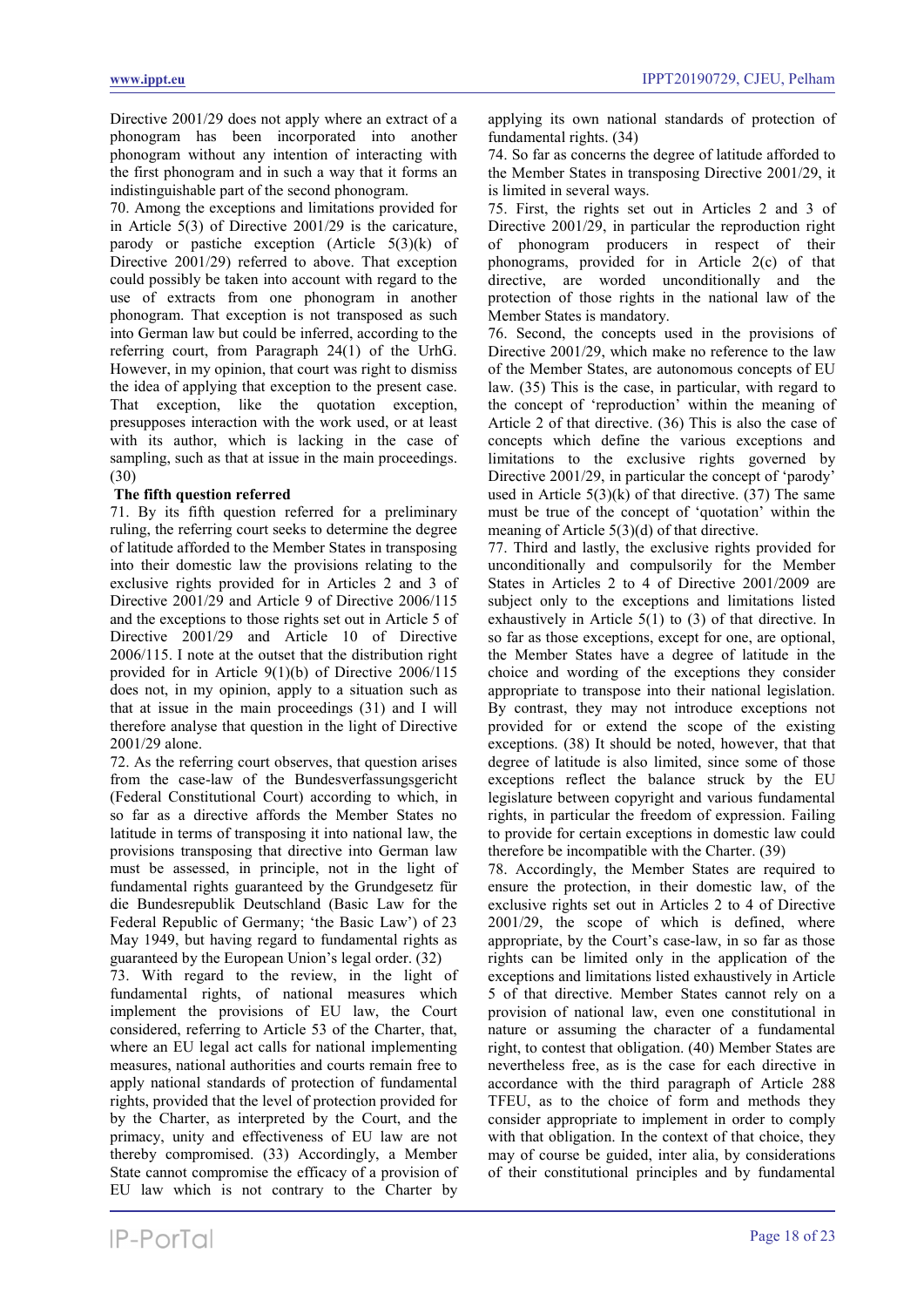rights, provided that the effectiveness of EU law is not undermined.

79. In the light of the foregoing, I propose that the answer to the fifth question referred for a preliminary ruling be that Member States are required to ensure the protection, in their domestic law, of the exclusive rights set out in Articles 2 to 4 of Directive 2001/29, in so far as those rights can be limited only in the application of the exceptions and limitations listed exhaustively in Article 5 of that directive. Member States are nevertheless free as to the choice of form and methods which they consider appropriate to implement in order to comply with that obligation.

# **The sixth question referred**

# **Preliminary observations**

80. By its sixth question referred for a preliminary ruling, the referring court asks how the fundamental rights set out in the Charter are to be taken into account when interpreting the scope of the exclusive rights of phonogram producers under Directives 2001/29 and 2006/115 and the limitations and exceptions to those rights provided for by those same directives.

81. In view of the wording, in very general terms, of that question, I doubt whether it would be useful for the referring court if it were answered in such a general way. However, it is clear that that question was raised in relation to the judgment of the<br>Bundesverfassungsgericht (Federal Constitutional Bundesverfassungsgericht (Federal Constitutional Court) (41) which, on the one hand, criticised the decision of the referring court upholding the judgment on appeal in favour of the respondents on the grounds of the freedom of artistic creation enshrined in Paragraph 5 of the Basic Law and, on the other, referred the case back to the referring court for reconsideration, where appropriate, in the light of the fundamental rights guaranteed by the European Union's legal order, by making a reference for a preliminary ruling to the Court if necessary.

82. It is therefore necessary to understand the sixth question referred for a preliminary ruling in the sense that the referring court asks, in essence, whether the freedom of the arts, enshrined in Article 13 of the Charter, constitutes a limitation or justifies the infringement of the exclusive right of phonogram producers to authorise or prohibit reproduction, in part, of their phonogram or use in another phonogram. In other words, that question raises the issue of the possible primacy of the freedom of the arts over the excusive right of reproduction of phonogram producers.

83. Accordingly, the opposition between the freedom of the arts and the right related to copyright seems, at first view, paradoxical. The main objective of copyright and related rights is to promote the development of the arts by ensuring artists receive revenue from their works, so that they are not dependent on patrons and are free to pursue their creative activity. (42)

84. It is true that the present case does not directly concern the exclusive right of authors but rather the exclusive right of producers who benefit therefrom on account of their financial and organisational

contribution. However, on the one hand, although the EU legislature has provided for exclusive rights for producers, it is because they contribute to the creation and dissemination of works in an auxiliary capacity. The right they hold in phonograms is a guarantee of a return on their investment. On the other hand, while a phonogram does not necessarily constitute the fixation of a performance of a work, it is normally the case of musical phonograms such as those at issue in the present case. In addition to producers, authors and performers are also normally involved in the making of a phonogram and their rights would also be infringed by the unauthorised use of the phonogram. While the case in the main proceedings may concern only the rights of phonogram producers, when the discussion turns to fundamental rights, the other interested parties cannot, in my opinion, be forgotten.

85. The present case is a perfect example. The respondents, in their capacity as the producers of the phonogram at issue, are also performing artists and one of them is the author of the work featured in that phonogram. (43) The configuration is similar on the other side of the dispute: the appellants are not only the composers of the work contained on the phonogram at issue but are also the producers thereof. The dispute in the main proceedings is not simply between an artist and a phonogram producer because those two functions are found on both sides. All of these different interests must therefore be taken into account when striking a balance between respective fundamental rights.

# **The judgment of the Bundesverfassungsgericht (Federal Constitutional Court)**

86. The aforementioned judgment of the Bundesverfassungsgericht (Federal Constitutional Court) (44) is mainly based on the interpretation of Paragraph 24(1) of the UrhG, in the light of the freedom of artistic creation enshrined in the first sentence of Paragraph 5(3) of the Basic Law. That court criticised the referring court for not taking sufficient account of the right of artistic freedom of the appellants in the interpretation of Paragraph 24(1) of the UrhG, in particular by finding that that provision did not apply where the artist was himself able to reproduce the sound sequence taken from a phonogram of another party. Such an interpretation entails a disproportionate restriction of creative freedom and, consequently, of the possibility of entering into an artistic dialogue. The remaining possibilities for the artist — whether to obtain a licence, reproduce the sounds himself or limit himself to the sounds available in existing sample databases — are insufficient, in particular in the case of musical genres which depend heavily on sampling such as hip hop.

87. Conversely, according to the Bundesverfassungsgericht (Federal Constitutional Court) the application of Paragraph 24(1) of the UrhG to sampling restricts the right to property, enshrined in Paragraph 14(1) of the Basic Law, of phonogram producers only slightly, in so far as the new works are not in competition with their phonograms. Paragraph 85(1) of the UrhG, which concerns the rights of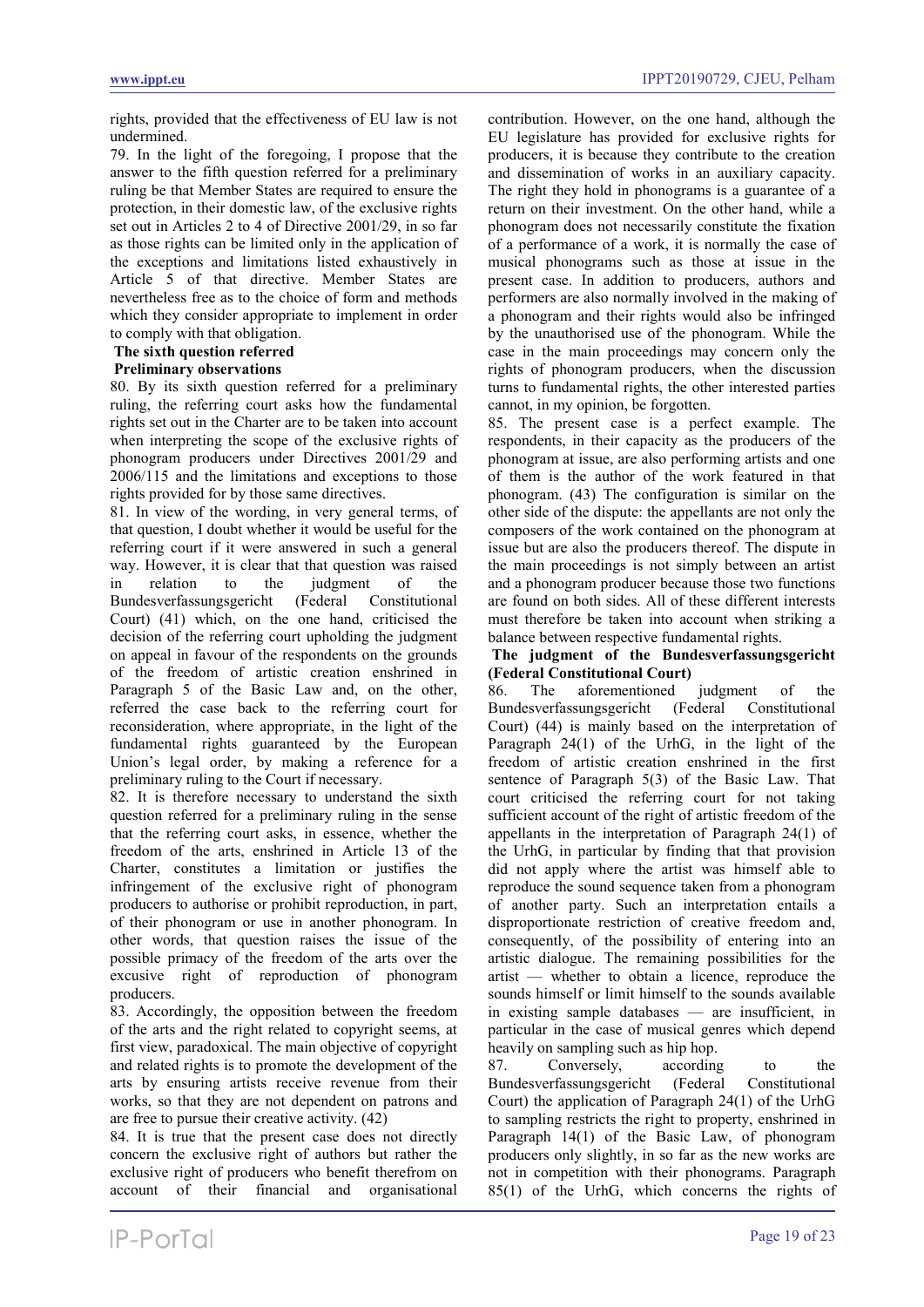phonogram producers, protects them only against commercial use made of their phonograms and piracy thereof, which is not the case of sampling, that being an artistic practice. Although, in the view taken by the Bundesverfassungsgericht (Federal Constitutional Court), the legislature could have provided for compensation for the holders of exclusive rights for the free use of a work (freie Benutzung) under Paragraph 24(1) of the UrhG, the absence of such compensation does not restrict the constitutional right to property.

88. Lastly, the Bundesverfassungsgericht (Federal Constitutional Court) adds that, in addition to the interpretation of Paragraph 24(1) of the UrhG in line with the freedom of the arts, the referring court can strike the correct balance between the rights in question by interpreting the rights of phonogram producers set out in Paragraph 85(1) of that law restrictively. Nevertheless, the Bundesverfassungsgericht (Federal Constitutional Court) observes that the case may thus fall within the scope of EU law in light of the harmonisation of the rights of phonogram producers under Directive 2001/29. In the event that that directive leaves no latitude to the Member States for its transposition, the referring court must ensure the protection of fundamental rights in accordance with the Charter, (45) if necessary by making a reference for a preliminary ruling to the Court. The referring court must also guarantee the maintenance of an inalienable minimum level of protection of fundamental rights, as defined in the Basic Law.

# **Assessment in the light of EU law**

89. There is no restriction under EU copyright law of the exclusive rights set out in Directive 2001/29, similar to that provided for in Paragraph 24(1) of the UrhG. As I have discussed in the context of the answer to the third question referred, I take the view that that provision is not consistent with Directive 2001/29, in so far as it allows derogations from the exclusive rights which go farther than the exceptions set out in Article 5 of that directive, in particular the quotation, and caricature, parody or pastiche exceptions. However, those exceptions do not apply, in my opinion, to a situation such as that at issue in the main proceedings. (46) Reasoning similar to that followed by the Bundesverfassungsgericht (Federal Constitutional Court) is not therefore possible under EU law. How then should the exclusive right of reproduction of phonogram producers pursuant to Article 2(c) of Directive 2001/29 be assessed in the light of the fundamental rights enshrined in the Charter?

90. Copyright and related rights, inasmuch as they establish a rightholders' monopoly over intellectual or artistic property such as works, phonograms etc., are likely to restrict the exercise of certain fundamental rights, in particular, the freedom of expression and the freedom of the arts. In addition, intellectual property is itself protected as a fundamental right to property. It is therefore necessary to strike a balance between those rights, none of which are, in principle, superior to the others. (47) So far as concerns copyright, copyright law itself achieves this through the provision of a number of limitations and exceptions. The purpose of those limitations and exceptions is to strike a fair balance between, on the one hand, the rights and interests of rightholders of copyright and related rights and, on the other, various other public or private rights, including the protection of fundamental rights.

91. The freedom of the arts, referred to in the first sentence of Article 13 of the Charter, is a form of freedom of expression, set out in Article 11 of the Charter. The system provided for under the European Convention for the Protection of Human Rights and Fundamental Freedoms, signed at Rome on 4 November 1950 ('the ECHR'), does not provide for such a freedom as an autonomous right, with the freedom of the arts being inferred from the freedom of expression enshrined in Article 10 of that convention.

92. Freedom of expression, from which the freedom of the arts emanates, concerns above all obtaining and disseminating ideas and information and, consequently, as regards art, the content of works. (48) It is the censorship of that content which is particularly likely to lead to a violation of the freedom of the arts. (49) I take the view, however, that the freedom of artists is less extensive so far as concerns acquiring the means of their creation. Artists must adapt to societal living conditions and the situation of the market on which they operate. The freedom of the arts does not free artists from the constraints of everyday life. Is it conceivable for a painter to rely on his freedom of creation so as not to pay for his paint and paintbrushes? (50) (51)

93. It is true that, in musical genres such as hip hop or rap, sampling plays a special role which provides not only the means of creation, but also constitutes an artistic process in itself. However, this cannot be a decisive argument in the legal discussion, since the interpretation of rules of law must be the same for all. If the sampling of extracts of phonograms without the authorisation of the rightholder were considered lawful, that would be true for hip hop artists as well as all other musicians.

94. Artists must be particularly aware of the limits and restrictions that life imposes on creative freedom where they concern the rights and fundamental freedoms of others, in particular their right to property, including intellectual property. In such cases, the balancing of different rights and interests is a particularly complex exercise and there is rarely a 'one size fits all' solution. That balancing exercise must, in a democratic society, be undertaken first of all by the legislature, which embodies the general interest. The legislature enjoys a broad margin of discretion in that regard. (52) The application of legislative solutions is then subject to the control of the courts which are in turn responsible for ensuring compliance with fundamental rights in the context of that application to specific cases. However, except in exceptional cases, (53) that control must normally be undertaken within the limits of the applicable provisions enjoying a presumption of validity, including with regard to fundamental rights. If only one solution were considered compatible with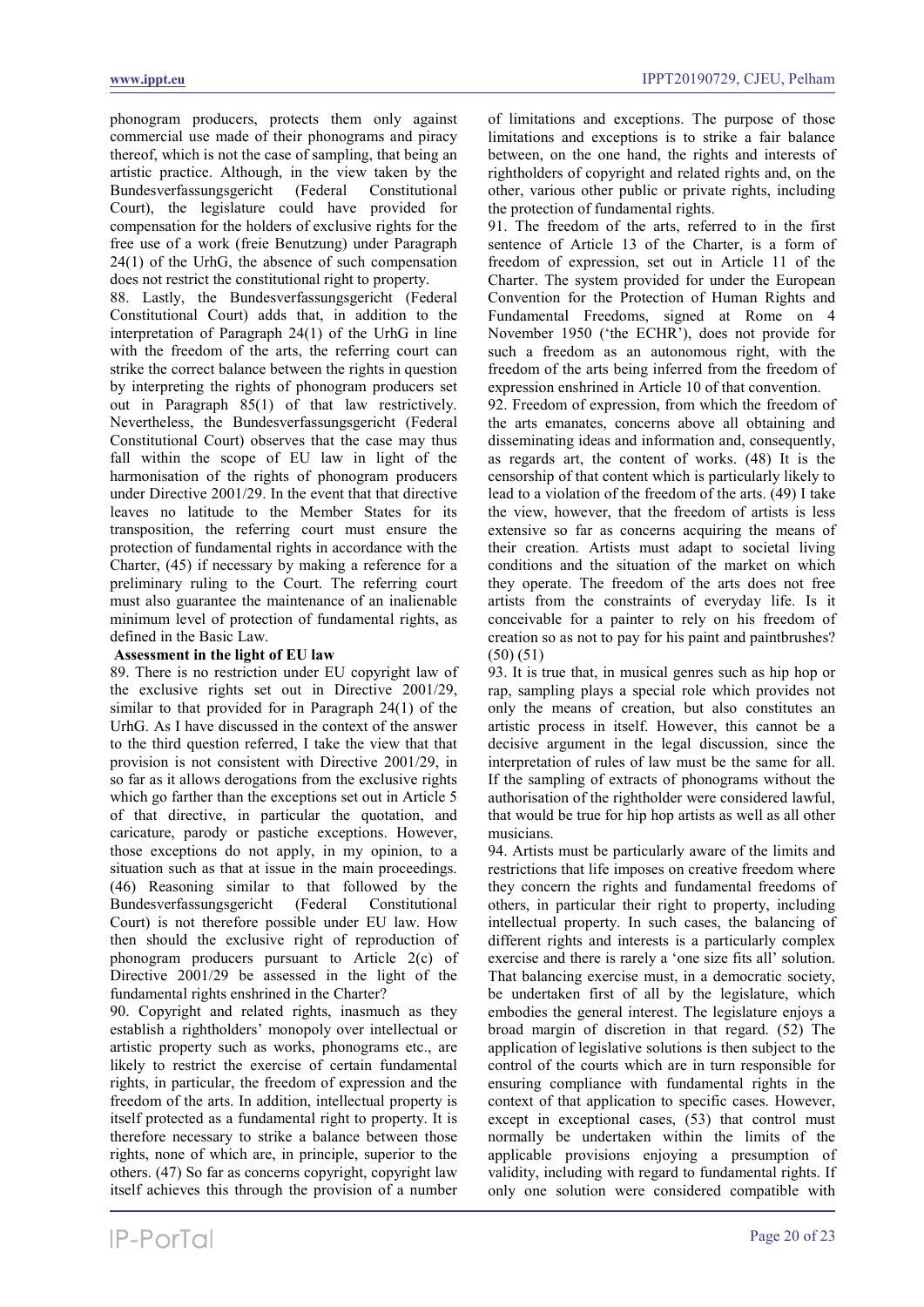fundamental rights, the margin of discretion of the legislature would be zero.

95. As I have already stated, EU copyright law takes account of various rights and interests which could conflict with the exclusive rights of authors and other rightholders, in particular the freedom of the arts. Exceptions to the exclusive rights such as the quotation, and caricature, parody and pastiche exceptions facilitate dialogue and artistic confrontation through references to pre-existing works. Within the framework of the current rules, that confrontation may occur, in particular, in the following three ways. First, by the creation of works which, while drawing on preexisting works, do not directly reproduce protected elements, second, in the context of existing limitations and exceptions to exclusive rights and finally, third, by obtaining the necessary authorisation.

96. However, I am not of the opinion that the freedom of the arts, as provided for in Article 13 of the Charter, requires the introduction or recognition of an exception similar to that provided for in Paragraph 24 of the UrhG, which covers uses such as those at issue in the main proceedings, in which the works or other subjectmatter are used, not for purposes of interaction, but rather in the creation of new works bearing no relation to the pre-existing works. The requirement of obtaining a licence for such use does not restrict, in my opinion, the freedom of the arts to a degree that extends beyond normal market constraints, especially since those new works often generate significant revenue for their authors and producers. So far as concerns the argument that, in certain cases, obtaining a licence may prove impossible, for example in the event that the rightholders refuse, I take the view that the freedom of the arts cannot guarantee the possibility of free use of whatever is wanted for creative purposes.

97. Moreover, I do not believe that the financial interests of phonogram producers — the justification for their exclusive rights — are limited to protection against commercial use and piracy. Under EU law, this is true of the distribution right. (54) By contrast, the reproduction right is formulated broadly and covers all possible forms of exploitation of the phonogram. In addition, it seems fair that phonogram producers should share in the revenue derived from the exploitation of works created using their phonogram. Furthermore, in balancing fundamental rights, it is necessary to take account of the rights and material interests of phonogram producers, as well as the rights of performers and authors, including their moral rights. Moral rights, particularly the right to the integrity of the work, may legitimately preclude use of that work, even where that use is covered by an exception. (55)

98. The protection granted to phonogram producers under EU and international law may be considered excessive, in so far as it is equal to that of authors (as regards material rights). In my opinion, it should not be ruled out that the balancing of various rights and interests by the EU legislature may lead, in the future, to the introduction of an exception to the exclusive rights of authors and other rightholders for uses such as sampling. However, that is not for the Court to do. In the judicial review of the application of the current provisions, fundamental rights play a different role: a sort of ultima ratio which cannot justify departing from the wording of the relevant provisions except in cases of gross violation of the essence of a fundamental right. (56) Such is not the case, in my opinion, with regard to the process of sampling under EU copyright law.

99. I therefore propose that the answer to the sixth question referred for a preliminary ruling be that the exclusive right of phonogram producers under Article 2(c) of Directive 2001/29 to authorise or prohibit reproduction, in part, of their phonogram in the event of its use for sampling purposes is not contrary to the freedom of the arts as enshrined in Article 13 of the Charter.

### **Conclusion**

100. In the light of all the foregoing, I propose that the Court should answer the questions referred for a preliminary ruling by the Bundesgerichtshof (Federal Court of Justice, Germany) as follows:

**(1) Article 2(c) of Directive 2001/29/EC of the European Parliament and of the Council of 22 May 2001 on the harmonisation of certain aspects of copyright and related rights in the information society must be interpreted as meaning that taking an extract of a phonogram for the purpose of using it in another phonogram (sampling) infringes the exclusive right of the producer of the first phonogram to authorise or prohibit the reproduction of his phonogram within the meaning of that provision where it is taken without the latter's permission.**

**(2) Article 9(1)(b) of Directive 2006/115/EC of the European Parliament and of the Council of 12 December 2006 on rental right and lending right and on certain rights related to copyright in the field of intellectual property must be interpreted as meaning that a phonogram which contains extracts transferred from another phonogram (samples) is not a copy of the other phonogram within the meaning of that provision.**

**(3) Article 2(c) of Directive 2001/29 must be interpreted as precluding the application of a provision of the national law of a Member State, such as Paragraph 24(1) of the Gesetz über**  Urheberrecht und verwandte Schutzrechte **Urheberrechtsgesetz (German Law on Copyright and Related Rights) of 9 September 1965, according to which an independent work may be created in the free use of another work without the consent of the author of the work used, to phonograms, in so far as it exceeds the scope of the exceptions and limitations to exclusive rights provided for in Article 5(2) and (3) of that directive.**

**(4) The quotation exception provided for in Article 5(3)(d) of Directive 2001/29 does not apply where an extract of a phonogram has been incorporated into another phonogram without any intention of interacting with the first phonogram**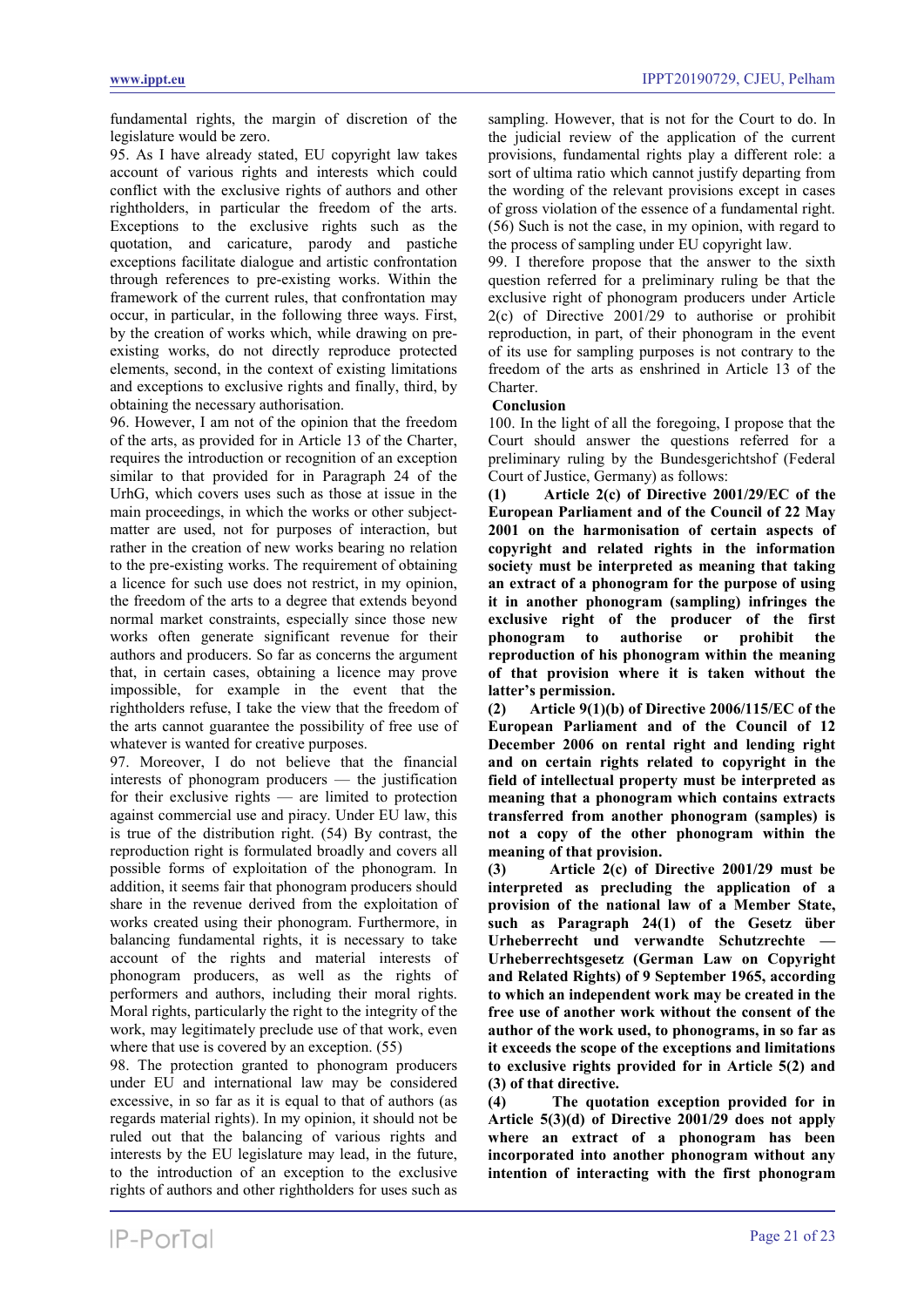**and in such a way that it forms an indistinguishable** 

**part of the second phonogram.**<br>(5) **Member States are re (5) Member States are required to ensure the protection, in their domestic law, of the exclusive rights set out in Articles 2 to 4 of Directive 2001/29, in so far as those rights can be limited only in the application of the exceptions and limitations listed exhaustively in Article 5 of that directive. Member States are nevertheless free as to the choice of form and methods they consider appropriate to implement in order to comply with that obligation.**

**(6) The exclusive right of phonogram producers under Article 2(c) of Directive 2001/29 to authorise or prohibit reproduction, in part, of their phonogram in the event of its use for sampling purposes is not contrary to the freedom of the arts as enshrined in Article 13 of the Charter of Fundamental Rights of the European Union.**

[3] For the history of hip hop and rap, see Evans, T.M., 'Sampling, Looping, and Mashing… Oh My!: How Hip Hop Music is Scratching More Than the Surface of Copyright Law', Fordham Intellectual Property, Media and Entertainment Law Journal, 2011, vol. 21, No 4, p. 843.

[4] Although one of the first cases concerning sampling, Grand Upright Music, Ltd v. Warner Bros. Records Inc., heard by the United States District Court for the Southern District of New York (United States), dates back to 1991.

[5] The application initiating proceedings at first instance in the main proceedings was lodged on 8 March 1999.

[6] OJ 2001 L 167, p. 10.

[7] OJ 2006 L 376, p. 28.

[8] Judgment of 31 May 2016, 1 BvR 1585/13.

[9] See, to that effect, judgment of 27 June 2013, VG Wort and Others (C-457/11 to C-460/11, EU:C:2013:426, paragraph 1 of the operative part).

[10] It should be noted that there are several versions of that track. I am referring to the basic version, simply entitled *Nur mir*.

[11] Judgment of 16 July 2009, Infopaq International (C‑5/08, EU:C:2009:465, paragraph 39 and paragraph 1 of the operative part).

[12] Judgment of 16 July 2009, Infopaq International (C‑5/08, EU:C:2009:465, paragraphs 44 to 46).

[13] Judgment of 16 July 2009, Infopaq International  $(C-5/08, EU:C:2009:465, paragraph 1 of the operative$ part).

[14] See, inter alia, judgment of the United States Court of Appeals, Ninth Circuit, of 2 June 2016, VMG Salsoul, LLC v. Ciccone.

[15] See Section 107 of the Copyright Law of the United States.

[16] The same finding was made, according to the information contained in the order for reference, by the appellate court in the main proceedings, according to which the extract at issue constitutes 'the dominant part' of the song Metall auf Metall and appears continuously in the song *Nur mir*.

[17] Judgment of 16 July 2009, Infopaq International (C‑5/08, EU:C:2009:465).

[18] WIPO Performances and Phonograms Treaty adopted in Geneva on 20 December 1996 and entered into force on 20 May 2002, to which the European Union is a party pursuant to Council Decision 2000/278/EC of 16 March 2000 on the approval, on behalf of the European Community, of the WIPO Copyright Treaty and the WIPO Performances and Phonograms Treaty (OJ 2000 L 89, p. 6). In accordance with recital 15 of Directive 2001/29, that directive also serves to implement that treaty.

[19] OJ 1996 L 77, p. 20.

[20] That provision states that 'producers of phonograms shall enjoy the exclusive right of authorising the direct or indirect reproduction of their phonograms, in any manner or form'.

[21] Rome Convention for the Protection of Performers, Producers of Phonograms and Producers of Phonograms and Broadcasting Organisations, signed at Rome on 26 October 1961.

[22] Guide to the Copyright and Related Rights Treaties administered by WIPO, WIPO, Geneva, 2003. [23] Ibid., p. 154.

[24] Convention for the Protection of Producers of Phonograms Against Unauthorised Duplication of Their Phonograms of 29 October 1971, entered into force on 18 April 1973.

[25] Paragraph 24 of the UrhG expressly refers only to the use of works. However, according to the referring court, that provision is intended to apply, by analogy, to the use of other subject-matter, inter alia, phonograms.

[26] See, in the last place, judgment of 7 August 2018, Renckhoff (C‑161/17, EU:C:2018:634, paragraph 16).

[27] See, with regard to the inherent nature of that limitation, my Opinion in EGEDA and Others (C‑ 470/14, EU:C:2016:24, points 15 and 16).

[28] See, to that effect, judgment of 10 April 2014, ACI Adam and Others (C-435/12, EU:C:2014:254, paragraphs 26 and 27).

[29] See, inter alia, Mania, G., 'Cytat w muzyce — o potrzebie reinterpretacji przesłanek', Zeszyty Naukowe Uniwersytetu Jagiellońskiego, No 1/2017, p. 63 to 88. See, also, Vivant, M., Bruguière, J.-M., Droit d'auteur et droits voisins, Dalloz, Paris, 2015, p. 571. The Court appears tacitly to have accepted the quotation exception with regard to a photographic work (see judgment of 1 December 2011, Painer, C‑145/10, EU:C:2011:798, paragraphs 122 and 123).

[30] Admittedly, in its judgment of 3 September 2014, Deckmyn and Vrijheidsfonds (C–201/13, EU:C:2014:2132), the Court did not impose strict requirements on the concept of parody. Nevertheless, it held that the concept of parody 'evokes' another work

<sup>[1]</sup> Original language: French.

<sup>[2]</sup> See, in particular, Piesiewicz, P., 'Dzieło muzyczne i nowe technologie (aspekty prawne "samplingu")', Państwo i prawo, no 3/2006.